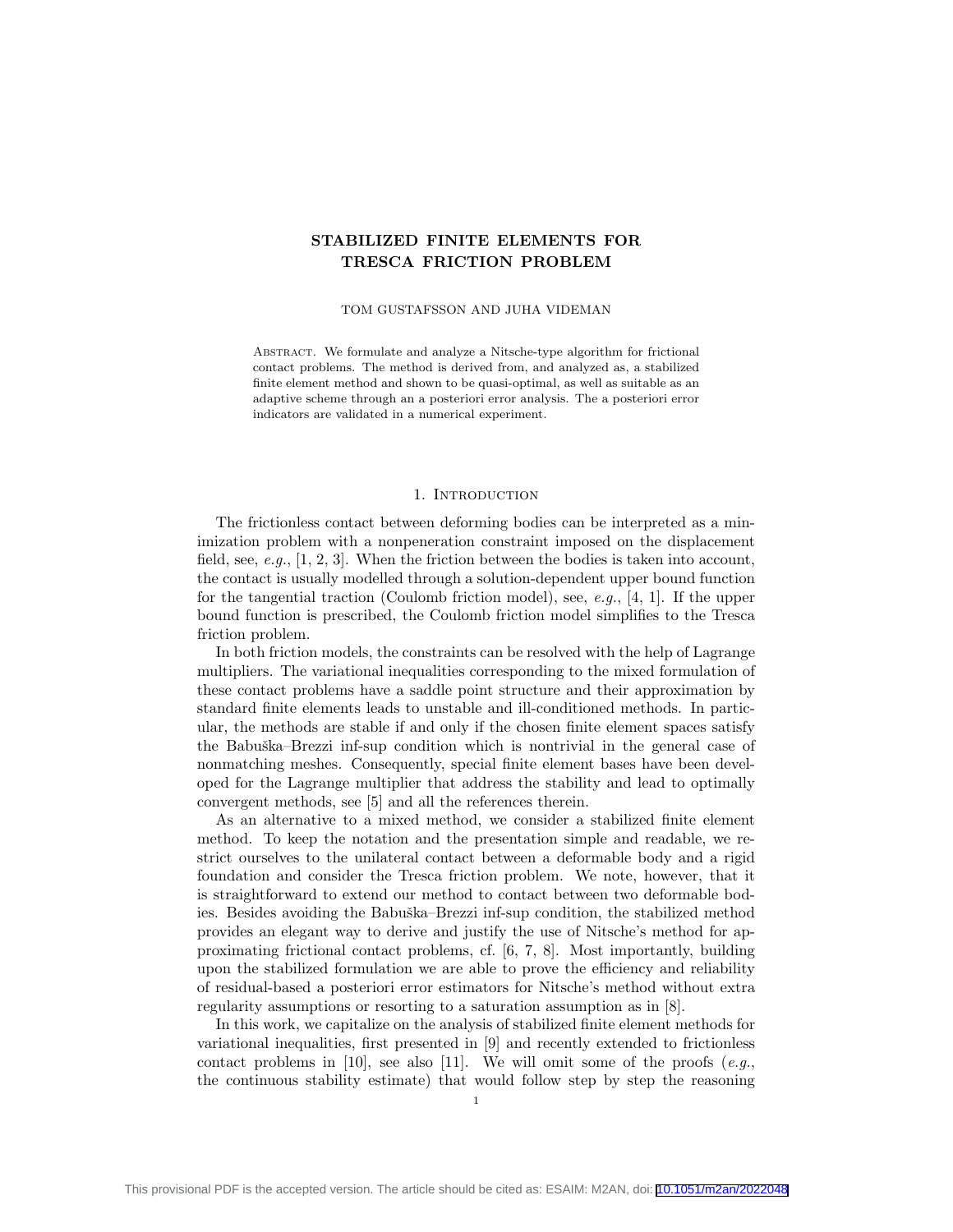presented in detail in [9, 10] and instead put more emphasis on the a posteriori error indicators in adaptive schemes as well as discuss the practical implementation of the method as a Nitsche-type numerical algorithm. The algorithm is validated in a numerical experiment using open source software and the source code is freely available [12].

The numerical approximation of frictional contact between deformable bodies has a long-lived history, see, e.g.,  $[1, 13, 3, 5]$  and all the references therein. Different approaches abound, ranging from mixed saddle-point formulations based on dual Lagrange multipliers  $([14, 15, 16, 17, 18, 5])$  to Nitsche-type method  $([6, 8, 19])$ . For a posteriori error analyses of the frictional contact problem based on the saddlepoint formulation, we refer to [20, 21, 5] and based on Nitsche's formulation to the Appendix in [8].

The article is organized as follows. In Section 2, we explain the problem setting, in Section 3 give a variational formulation to the Tresca friction problem, in Section 4 formulate our finite element scheme and in Section 5 show quasi-optimality of the method and perform the a posteriori error analysis. In Section 6, we derive Nitsche's method from the stabilized method, introduce an algorithm for the practical computation of the numerical solution and discuss implementional aspects. Finally, in Section 7 we present a numerical experiment to corroborate the usefulness of the a posteriori error indicators.

## 2. Tresca friction problem

Let  $\Omega \subset \mathbb{R}^d$ ,  $d \in \{2,3\}$ , denote a deformable polygonal (polyhedral) body. The boundary  $\partial\Omega$  is split into three parts  $\Gamma_D$ ,  $\Gamma_N$  and  $\Gamma$ , with  $\Gamma_D$  denoting the part where the displacement of the body is zero,  $\Gamma_N$  the part of the boundary with zero traction and  $\Gamma$  the part where contact between the body and a rigid foundation can occur. The parts  $\Gamma_D$  and  $\Gamma$  are assumed to be separated by  $\Gamma_N$ , i.e.  $\Gamma_D \cap \Gamma = \emptyset$ , and  $\Gamma$  is a straight line if  $d = 2$  or a planar polygon if  $d = 3$ . Assuming that  $\Gamma_D$ and  $\Gamma$  are separated, we avoid introducing the Lions-Magenes space  $H_{00}^{1/2}(\Gamma)$ .

Let  $u : \Omega \to \mathbb{R}^d$ , denote the displacement of the body  $\Omega$ . The infinitesimal strain tensor reads

(1) 
$$
\varepsilon(\boldsymbol{u}) = \frac{1}{2} \Big( \nabla \boldsymbol{u} + (\nabla \boldsymbol{u})^T \Big),
$$

and the stress tensor is given by

(2) 
$$
\boldsymbol{\sigma}(\boldsymbol{u}) = 2\mu \, \boldsymbol{\varepsilon}(\boldsymbol{u}) + \lambda \, \text{tr} \, \boldsymbol{\varepsilon}(\boldsymbol{u}) \mathbf{I},
$$

where  $\mu$  and  $\lambda$  are the Lamé parameters and **I** is an identity tensor. We define the normal component of **u** as  $u_n = \mathbf{u} \cdot \mathbf{n}$  where  $\mathbf{n} : \partial \Omega \to \mathbb{R}^d$  denotes the outward unit normal to the body  $\Omega$ . The traction vector  $\sigma(u)n$  is split into the normal component  $\sigma_n(u)n$ ,  $\sigma_n(u) = \sigma(u)n \cdot n$ , and the tangential component  $\sigma_n(u)$  $\sigma(u)n-\sigma_n(u)n$ . Similarly, we define the tangential displacement as  $u_t = u-u_n n$ . The governing equation and the boundary conditions read as follows

(3)  $-\text{div }\sigma(u) = f \text{ in } \Omega,$ 

$$
\begin{array}{ccc}\n\text{(4)} & & \text{if } \mathbf{0} & \text{if } \mathbf{0} \\
\text{(4)} & & \text{if } \mathbf{0} & \text{if } \mathbf{0} \\
\end{array}
$$

$$
u = \mathbf{0} \quad \text{on } \mathbf{1}_D,
$$

(5)  $\sigma(u)n = 0$  on  $\Gamma_N$ ,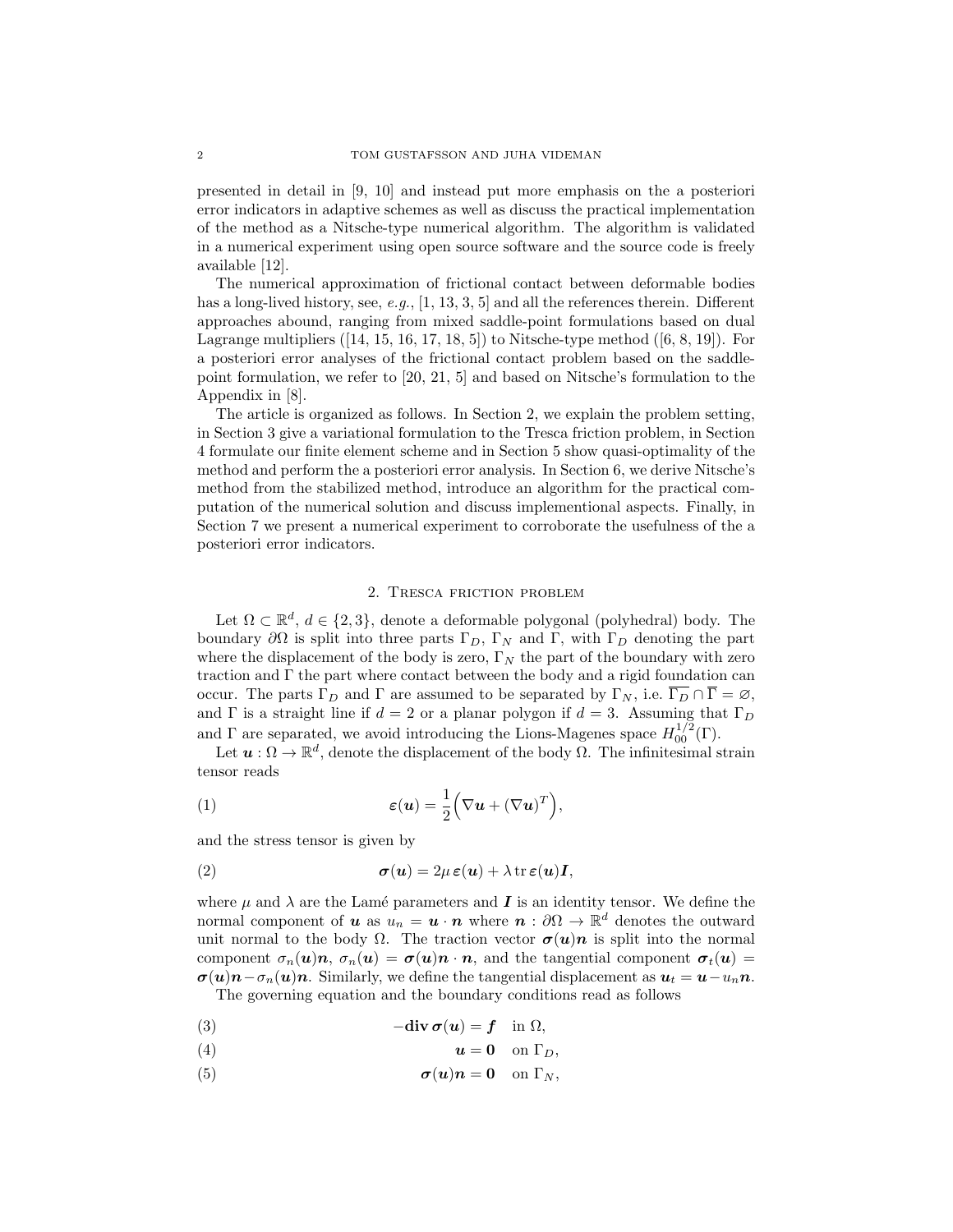where  $f \in [L^2(\Omega)]^d$  is the volumetric force. The physical nonpenetration condition on Γ is

(6) 
$$
u_n - g \leq 0, \quad \sigma_n(\mathbf{u}) \leq 0, \quad \sigma_n(\mathbf{u})(u_n - g) = 0,
$$

where  $g \in H^{1/2}(\Gamma)$  is the gap between the body and a rigid foundation in the direction of n. The Tresca friction condition on  $\Gamma$  reads as (cf. [4, 1])

(7) 
$$
\begin{cases} |\sigma_t(\mathbf{u})| \leq \kappa, \\ |\sigma_t(\mathbf{u})| < \kappa \Rightarrow \mathbf{u}_t = \mathbf{0}, \\ |\sigma_t(\mathbf{u})| = \kappa > 0 \Rightarrow \exists \nu \geq 0 : \mathbf{u}_t = -\nu \sigma_t(\mathbf{u}), \end{cases}
$$

where  $\kappa \in L^2(\Gamma)$ ,  $\kappa \geq 0$  a.e. in  $\Gamma$ , is a given upper limit for the tangential traction before slip can occur.

The Tresca friction problem can be written as a mixed problem by introducing a dual variable (Lagrange multiplier)  $\lambda = -\sigma(u)n$ , and considering separately its normal and tangential components,  $\lambda_n = -\sigma_n(\mathbf{u})$  and  $\lambda_t = \lambda - \lambda_n \mathbf{n}$ .

**Problem 1** (mixed formulation). Find  $(u, \lambda)$  satisfying

(8) 
$$
-\textbf{div}\,\boldsymbol{\sigma}(\boldsymbol{u}) = \boldsymbol{f} \quad in \ \Omega,
$$

(9) u = 0 on ΓD,

(10) 
$$
\sigma(\mathbf{u})\mathbf{n}=\mathbf{0} \quad on \; \Gamma_N,
$$

(11) 
$$
\lambda + \sigma(u)n = 0 \quad on \Gamma,
$$

with the contact conditions

(12) 
$$
\begin{cases} \lambda_n \ge 0, \\ u_n - g \le 0, \qquad on \ \Gamma, \\ \lambda_n (u_n - g) = 0, \end{cases}
$$

and the friction conditions

(13) 
$$
\begin{cases} |\lambda_t| \leq \kappa, \\ |\lambda_t| < \kappa \Rightarrow u_t = 0, \\ |\lambda_t| = \kappa > 0 \Rightarrow \exists \nu \geq 0 : u_t = \nu \lambda_t, \end{cases}
$$
 on  $\Gamma$ .

## 3. Variational formulation

We will now present a variational formulation for Problem 1. For the primal variable, we consider the standard Sobolev space

(14) 
$$
\mathbf{V} = \{\mathbf{w} \in [H^1(\Omega)]^d : \mathbf{w}|_{\Gamma_D} = \mathbf{0}\}.
$$

To introduce the spaces for the functions defined on Γ, we use a local orthonormal basis  $\{n(x), t(x)\}\$ for  $d = 2$  and  $\{n(x), t_1(x), t_2(x)\}\$ for  $d = 3$  at  $x \in \Gamma$ , and split the trace  $w|_{\Gamma}$  into normal and tangential components, i.e.

$$
\boldsymbol{w}(\boldsymbol{x})=(w_n(\boldsymbol{x}),\boldsymbol{w}_t(\boldsymbol{x}))\in\mathbb{R}\times\mathbb{R}^{d-1}
$$

for any  $x \in \Gamma$ . Consequently, the trace of  $w \in V$  on  $\Gamma$  belongs to  $H^{1/2}(\Gamma) \times$  $(H^{1/2}(\Gamma))^{d-1}$  with the norm

$$
\|(w_n, \boldsymbol{w}_t)\|_{\frac{1}{2}, \Gamma}^2 = \|w_n\|_{\frac{1}{2}, \Gamma}^2 + \|\boldsymbol{w}_t\|_{\frac{1}{2}, \Gamma}^2
$$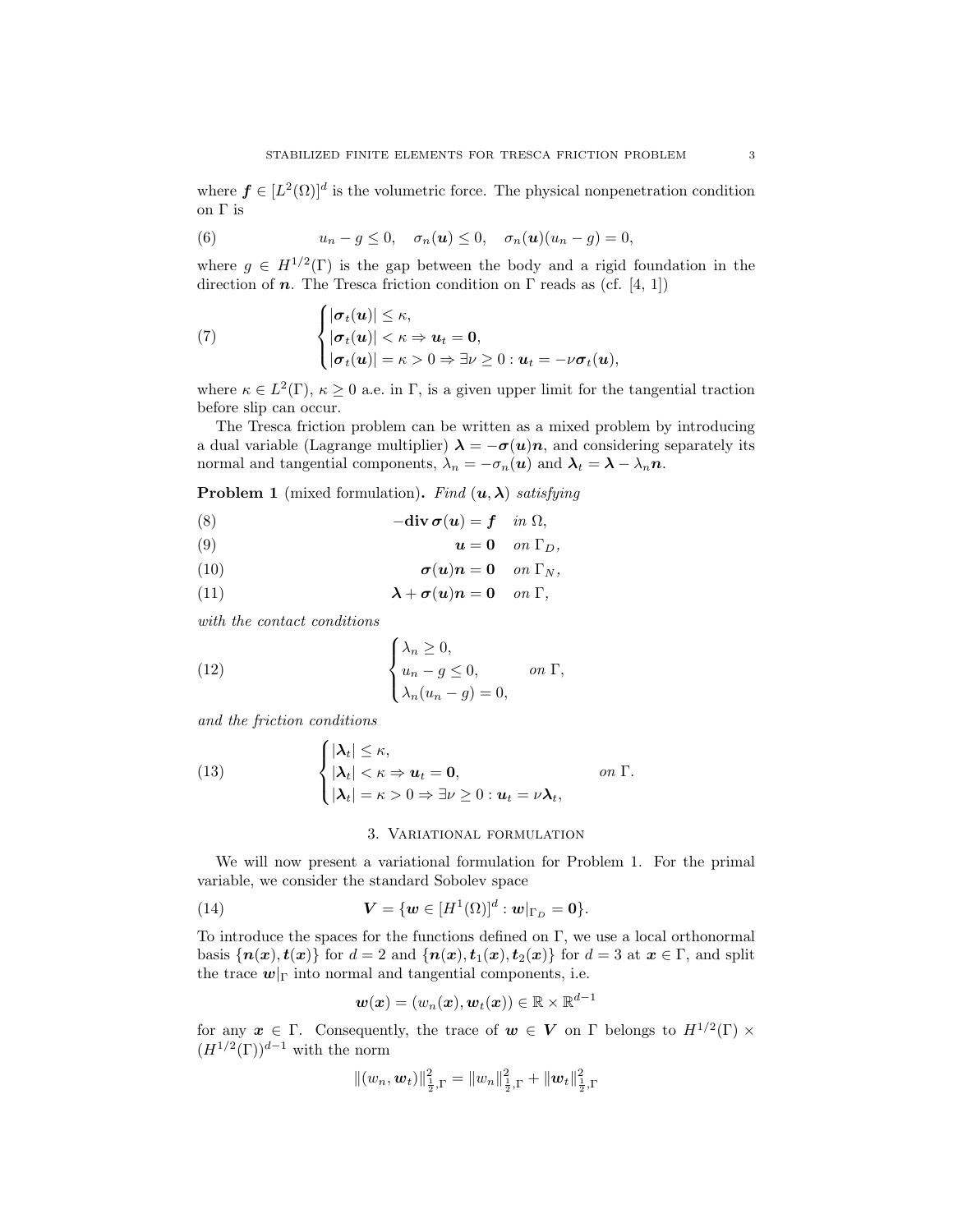where

$$
||w||_{\frac{1}{2},\Gamma} = \inf_{v \in H^1(\Omega), v|_{\Gamma} = w} ||v||_1
$$
, and  $||w||_{\frac{1}{2},\Gamma}^2 = \sum_{i=1}^{d-1} ||w_i||_{\frac{1}{2},\Gamma}^2$ .

This splitting allows treating separately the normal and the tangential components of the Lagrange multiplier vector which in the Tresca friction formulation are uncoupled. To this end, we define the spaces

$$
\Lambda_n = \{ \mu \in H^{-1/2}(\Gamma) : \langle v, \mu \rangle \ge 0 \,\,\forall v \in H^{1/2}(\Gamma), v \ge 0 \text{ a.e. in } \Gamma \},\
$$

$$
\Lambda_t = \{ \mu \in (H^{-1/2}(\Gamma))^{d-1} : \langle v, \mu \rangle \le (\kappa, |\mathbf{v}|)_{\Gamma} \,\,\forall v \in (H^{1/2}(\Gamma))^{d-1} \},
$$

where by  $\langle \cdot, \cdot \rangle : H^{1/2}(\Gamma) \times H^{-1/2}(\Gamma) \to \mathbb{R}$  we denote the duality pairing and, for  $(w,\xi) \in (H^{1/2}(\Gamma))^{d-1} \times (H^{-1/2}(\Gamma))^{d-1}$ , write  $\langle w,\xi \rangle = \sum_{i=1}^{d-1} \langle w_i,\xi_i \rangle$ . The dual space  $H^{-1/2}(\Gamma)$  and the vectorial dual space  $(H^{-1/2}(\Gamma))^{d-1}$  are equipped with the norms

$$
\|\xi\|_{-\frac{1}{2},\Gamma} = \sup_{v \in H^{1/2}(\Gamma)} \frac{\langle v,\xi \rangle}{\|v\|_{\frac{1}{2},\Gamma}} \quad \text{and} \quad \|\xi\|_{-\frac{1}{2},\Gamma}^{2} = \sum_{i=1}^{d-1} \|\xi_{i}\|_{-\frac{1}{2},\Gamma}^{2},
$$

respectively. Moreover, we let  $Q = H^{-1/2}(\Gamma) \times (H^{-1/2}(\Gamma))^{d-1}$  and define a bilinear form  $\mathcal{B}: (\mathbf{V} \times \mathbf{Q}) \times (\mathbf{V} \times \mathbf{Q}) \to \mathbb{R}$  through

(15) 
$$
\mathcal{B}(\boldsymbol{w},\boldsymbol{\xi};\boldsymbol{v},\boldsymbol{\mu})=(\boldsymbol{\sigma}(\boldsymbol{w}),\boldsymbol{\varepsilon}(\boldsymbol{v}))_{\Omega}+b(\boldsymbol{v},\boldsymbol{\xi})+b(\boldsymbol{w},\boldsymbol{\mu}),
$$

where  $b(w, \xi) = \langle w_n, \xi_n \rangle + \langle w_t, \xi_t \rangle$  for any  $w \in V$  and  $\xi = (\xi_n, \xi_t) \in Q$ . We also define a linear form  $\mathcal{L}: V \times Q \to \mathbb{R}$  by

(16) 
$$
\mathcal{L}(\mathbf{v}, \boldsymbol{\mu}) = (\boldsymbol{f}, \boldsymbol{v})_{\Omega} + \langle g, \mu_n \rangle.
$$

Let  $\Lambda = \Lambda_n \times \Lambda_t \subset Q$ . It is now straightforward to write Problem 1 as the following variational inequality.

**Problem 2** (variational formulation). Find  $(u, \lambda) \in V \times \Lambda$  such that

$$
\mathcal{B}(\boldsymbol{u},\boldsymbol{\lambda};\boldsymbol{v},\boldsymbol{\mu}-\boldsymbol{\lambda})\leq\mathcal{L}(\boldsymbol{v},\boldsymbol{\mu}-\boldsymbol{\lambda})\quad\forall(\boldsymbol{v},\boldsymbol{\mu})\in\boldsymbol{V}\times\boldsymbol{\Lambda}.
$$

Remark 1. The corresponding primal variational formulation of the Tresca friction problem reads as follows: find  $u \in K = \{v \in V : v_n - g \leq 0 \text{ a.e. on } \Gamma \}$  such that

$$
(\boldsymbol{\sigma}(\boldsymbol{u}),\boldsymbol{\varepsilon}(\boldsymbol{v}-\boldsymbol{u}))_{\Omega}+(\kappa,|\boldsymbol{v}_t|)_{\Gamma}-(\kappa,|\boldsymbol{u}_t|)_{\Gamma}\leq(\boldsymbol{f},\boldsymbol{v}-\boldsymbol{u})_{\Omega}\quad\forall\boldsymbol{v}\in\boldsymbol{K}.
$$

The existence of a unique solution to this variational inequality of the second kind is classical, cf. [4, 1, 2]. However, the nondifferentiable term  $(\kappa, |\mathbf{v}_t|)$ <sub>Γ</sub> makes the primal formulation less amenable to numerical approximation than the mixed formulation. The equivalence between the mixed and the primal formulations has been established in [14], see also [15, 16].

**Remark 2.** Since  $\kappa \in L^2(\Gamma)$  and the contact region is smooth, the tangential traction is in fact a  $L^2(\Gamma)$ -function, cf. [22], and the set  $\Lambda_t$  is often defined using this extra regularity, cf. [2, 15, 16]. The error estimates for  $\lambda_t$  are, however, naturally obtained in the  $H^{-1/2}(\Gamma)$ -norm and the definition chosen here for  $\Lambda_t$  can be naturally extended to the Coulomb friction case, cf. [5]. Moreover, the stabilization terms defined below are related with discrete  $H^{-1/2}(\Gamma)$ -norms and the resulting stabilized method leads to the Nitsche's method presented in the literature [6, 23, 7].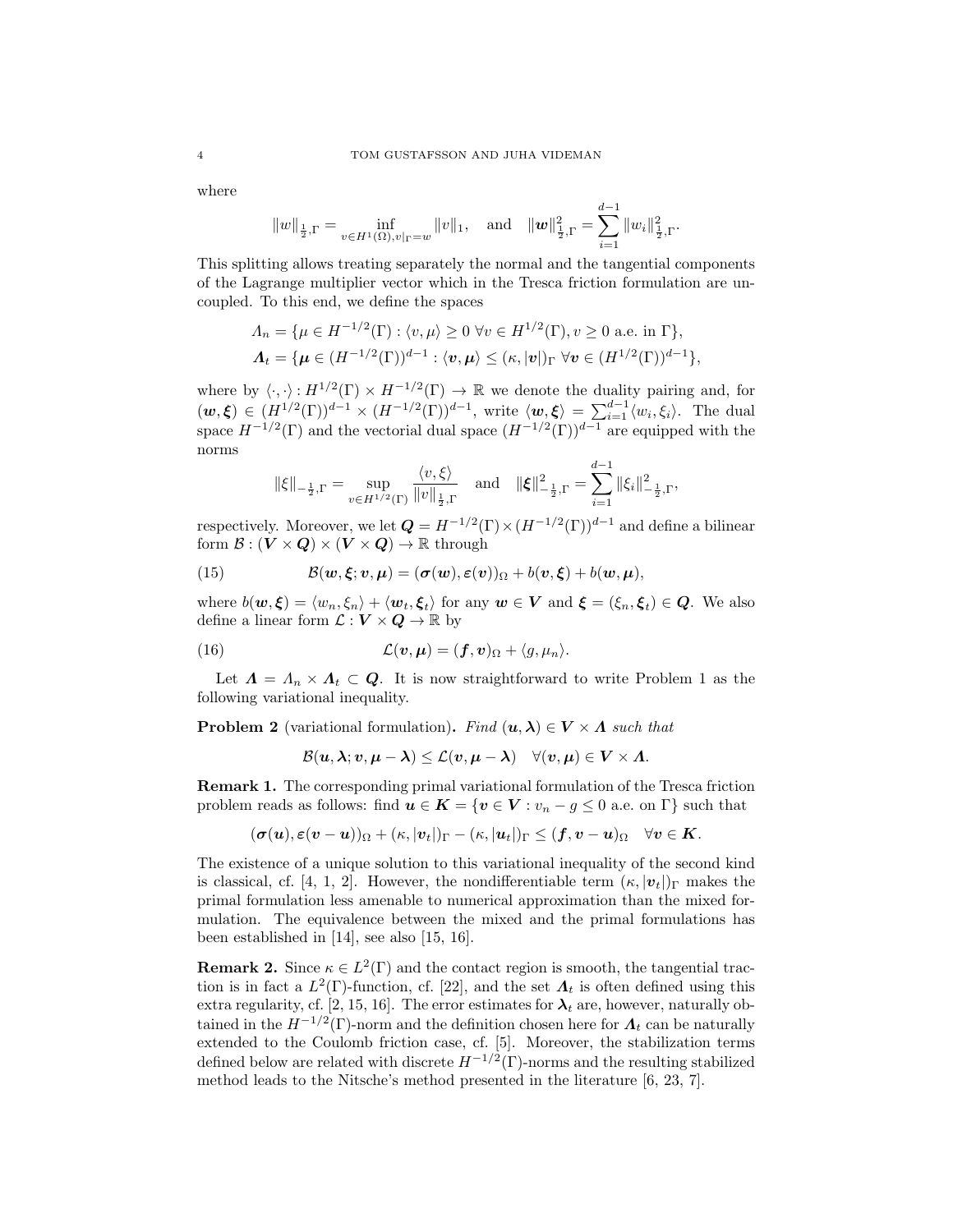The variational formulation will be analyzed in the norm

(17) 
$$
\|(\mathbf{w}, \boldsymbol{\xi})\|^2 = \|\mathbf{w}\|^2 + \|\xi_n\|_{-\frac{1}{2},\Gamma}^2 + \|\boldsymbol{\xi}_t\|_{-\frac{1}{2},\Gamma}^2
$$

where

(18) 
$$
\|w\|^2 = (\sigma(w), \varepsilon(w))_{\Omega}.
$$

The proof of the following result is quite standard, see,  $e.g., [10]$ , for more details.

**Theorem 1** (continuous stability). For every  $(w, \xi) \in V \times Q$  there exists  $v \in V$ and constants  $C_1, C_2 > 0$  such that

(19) 
$$
\mathcal{B}(\mathbf{w},\boldsymbol{\xi};\mathbf{v},-\boldsymbol{\xi}) \geq C_1 \|(\mathbf{w},\boldsymbol{\xi})\|^2
$$

and

(20) 
$$
\|v\| \leq C_2 \|(\bm{w}, \bm{\xi})\|.
$$

## 4. Finite element method

Let  $\mathcal{T}_h$  denote a subdivision of the domain  $\Omega$  into nonoverlapping elements, triangles  $(d = 2)$  or tetrahedra  $(d = 3)$ , with h denoting the global mesh parameter. We denote by  $\mathcal{G}_h$  the trace mesh of  $\mathcal{T}_h$  on  $\Gamma$ , consisting of edge segments  $(d = 2)$  or facet triangles  $(d = 3)$  of the elements in  $\mathcal{T}_h$ . The set of interior edges/facets are denoted by  $\mathcal{E}_h$  and the set of boundary edges/facets belonging to the boundary  $\Gamma_N$ by  $\mathcal{F}_h$ . In what follows, we write  $a \leq b$  if  $a \leq Cb$  for some  $C > 0$  independent of the mesh parameter h; similarly for  $a \gtrsim b$ .

Aiming at constructing a uniformly stable approximation of Problem 2, we augment the bilinear form  $\beta$  using the residual of (11) as follows:

(21) 
$$
\mathcal{B}_h(w,\xi;v,\mu)=\mathcal{B}(w,\xi;v,\mu)-\alpha\sum_{E\in\mathcal{G}_h}h_E(\xi+\sigma(w)n,\mu+\sigma(v)n)_E
$$

where  $\alpha > 0$  is a stabilization parameter and  $h_E$  is the local mesh parameter corresponding to  $E \in \mathcal{G}_h$ . The finite element spaces  $V_h \subset V$  and  $Q_h \subset Q$  are defined as

(22) 
$$
\mathbf{V}_h = \{\mathbf{w} \in \mathbf{V} : \mathbf{w}|_K \in [P_m(K)]^d \ \forall K \in \mathcal{T}_h\},
$$

(23) 
$$
\mathbf{Q}_h = \{(\mu_n, \mu_t) \in \mathbf{Q} : \mu_n|_E \in P_l(E) \text{ and } \mu_t|_E \in [P_l(E)]^{d-1} \ \forall E \in \mathcal{G}_h\},
$$

where  $m \geq 1$  and  $l \geq 0$  denote the polynomial orders. In addition, we define the convex subset

(24) 
$$
\Lambda_h = \{(\mu_n, \mu_t) \in Q_h : \mu_n \geq 0, \ |\mu_t| \leq \kappa\} \subset \Lambda.
$$

The stabilized finite element method corresponds to solving the following variational problem.

**Problem 3** (discrete formulation). Find  $(\mathbf{u}_h, \lambda_h) \in \mathbf{V}_h \times \Lambda_h$  such that

(25) 
$$
\mathcal{B}_h(\boldsymbol{u}_h,\boldsymbol{\lambda}_h;\boldsymbol{v}_h,\boldsymbol{\mu}_h-\boldsymbol{\lambda}_h)\leq\mathcal{L}(\boldsymbol{v}_h,\boldsymbol{\mu}_h-\boldsymbol{\lambda}_h)\quad\forall(\boldsymbol{v}_h,\boldsymbol{\mu}_h)\in\boldsymbol{V}_h\times\boldsymbol{\Lambda}_h.
$$

We will show in Theorem 2 below that the discrete formulation is stable in the following mesh-dependent norm:

(26) 
$$
\|(v,\mu)\|_{h}^{2} = \|(v,\mu)\|^{2} + \sum_{E \in \mathcal{G}_{h}} h_{E} \|\mu\|_{0,E}^{2}, \quad (v,\mu) \in \mathbf{V}_{h} \times \mathbf{Q}_{h}.
$$

In the proof, we will use the following discrete trace estimate, established using a scaling argument.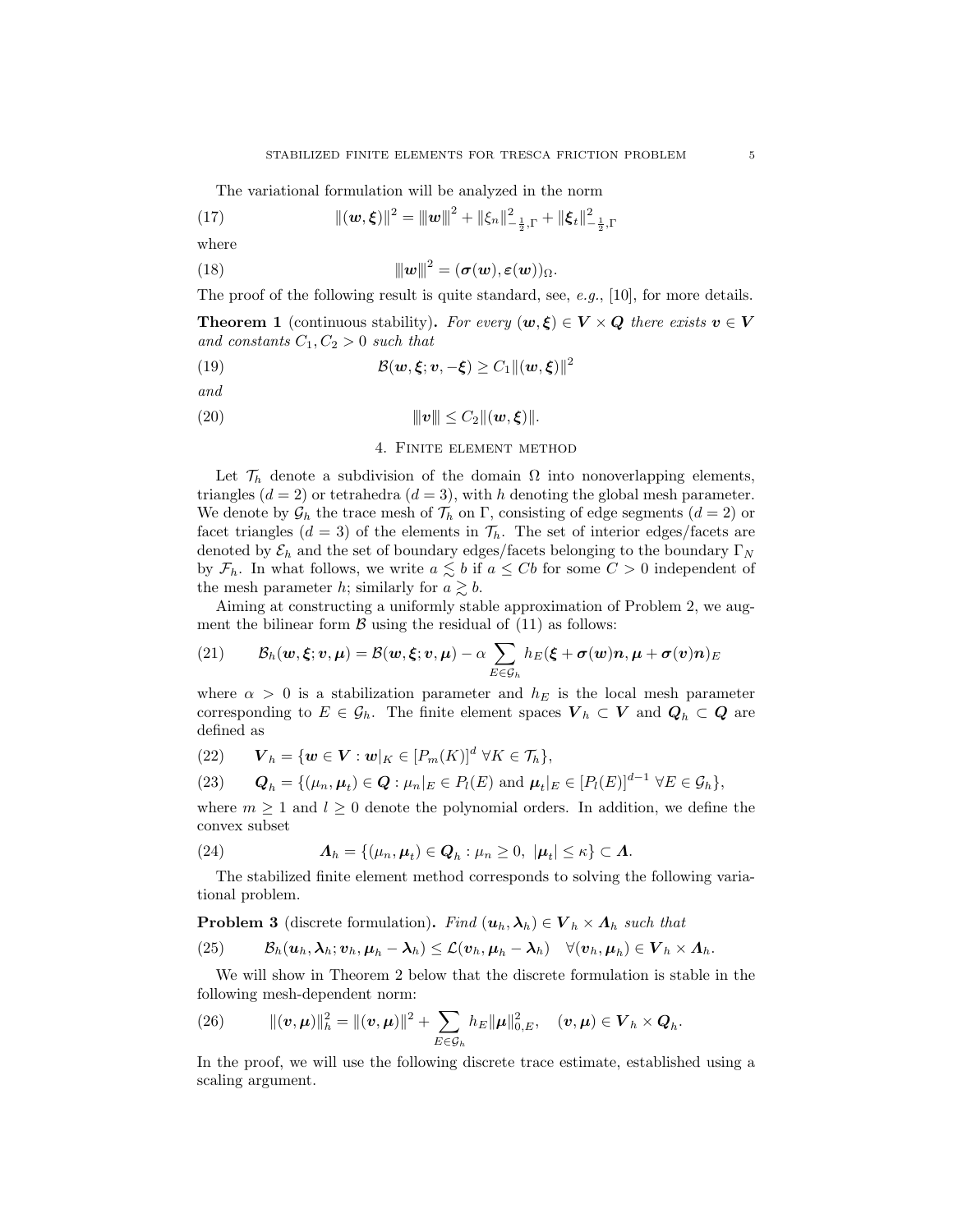**Lemma 1.** For any  $w_h \in V_h$ , there exists  $C_I > 0$  such that

(27) 
$$
C_I \sum_{E \in \mathcal{G}_h} h_E ||\boldsymbol{\sigma}(\boldsymbol{w}_h) \boldsymbol{n}||_{0,E}^2 \leq ||\boldsymbol{w}_h||^2.
$$

The existence and uniqueness of the discrete problem is a consequence of the following stability estimate:

**Theorem 2** (discrete stability). Suppose that  $0 < \alpha < C_I$ . Then for every  $(\boldsymbol{w}_h, \boldsymbol{\xi}_h) \in \boldsymbol{V}_h \times \boldsymbol{Q}_h$  there exists  $\boldsymbol{v}_h \in \boldsymbol{V}_h$  satisfying

(28) 
$$
\mathcal{B}_h(\boldsymbol{w}_h,\boldsymbol{\xi}_h;\boldsymbol{v}_h,-\boldsymbol{\xi}_h) \geq C_1 \|(\boldsymbol{w}_h,\boldsymbol{\xi}_h)\|_h^2
$$

and

(29) 
$$
\|v_h\| \leq C_2 \|(\boldsymbol{w}_h, \boldsymbol{\xi}_h)\|_h.
$$

Proof. Using Lemma 1, we first obtain

$$
\mathcal{B}_h(\boldsymbol{w}_h,\boldsymbol{\xi}_h;\boldsymbol{w}_h,-\boldsymbol{\xi}_h)=\|\boldsymbol{w}_h\|^2-\alpha\sum_{E\in\mathcal{G}_h}h_E\|\boldsymbol{\sigma}(\boldsymbol{w}_h)\boldsymbol{n}\|_{0,E}^2+\alpha\sum_{E\in\mathcal{G}_h}h_E\|\boldsymbol{\xi}_h\|_{0,E}^2\\ \geq\left(1-\frac{\alpha}{C_I}\right)\|\boldsymbol{w}_h\|^2+\alpha\sum_{E\in\mathcal{G}_h}h_E\|\boldsymbol{\xi}_h\|_{0,E}^2.
$$

On the other hand, the continuous stability estimate implies that there exists  $\boldsymbol{v} \in \boldsymbol{V}$ such that for any  $\xi_h \in \mathcal{Q}_h$  it holds

(30) 
$$
b(\mathbf{v}, \boldsymbol{\xi}_h) \geq C_1(||\xi_{h,n}||_{-\frac{1}{2},\Gamma}^2 + ||\boldsymbol{\xi}_{h,t}||_{-\frac{1}{2},\Gamma}^2)
$$

and, moreover,

(31) 
$$
\|v\|^2 \leq C_2(\|\xi_{h,n}\|_{-\frac{1}{2},\Gamma}^2 + \|\xi_{h,t}\|_{-\frac{1}{2},\Gamma}^2).
$$

Let  $\widetilde{\boldsymbol{v}}\in \boldsymbol{V}_h$  now be the Clément interpolant of  $\boldsymbol{v}.$  It follows that

$$
b(\tilde{v}, \xi_{h}) = b(\tilde{v} - v, \xi_{h}) + b(v, \xi_{h})
$$
  
\n
$$
\geq - \sum_{E \in \mathcal{G}_{h}} h_{E}^{-1/2} \|v_{n} - \tilde{v}_{n}\|_{0,E} h_{E}^{1/2} \|\xi_{h,n}\|_{0,E}
$$
  
\n
$$
- \sum_{E \in \mathcal{G}_{h}} h_{E}^{-1/2} \|v_{t} - \tilde{v}_{t}\|_{0,E} h_{E}^{1/2} \|\xi_{h,t}\|_{0,E}
$$
  
\n
$$
+ C_{1}(\|\xi_{h,n}\|_{-\frac{1}{2},\Gamma}^{2} + \|\xi_{h,t}\|_{-\frac{1}{2},\Gamma}^{2})
$$
  
\n
$$
\geq - \left(\sum_{E \in \mathcal{G}_{h}} h_{E}^{-1} \|v_{n} - \tilde{v}_{n}\|_{0,E}^{2}\right)^{1/2} \left(\sum_{E \in \mathcal{G}_{h}} h_{E} \|\xi_{h,n}\|_{0,E}^{2}\right)^{1/2}
$$
  
\n(32)  
\n
$$
- \left(\sum_{E \in \mathcal{G}_{h}} h_{E}^{-1} \|v_{t} - \tilde{v}_{t}\|_{0,E}^{2}\right)^{1/2} \left(\sum_{E \in \mathcal{G}_{h}} h_{E} \|\xi_{h,t}\|_{0,E}^{2}\right)^{1/2}
$$
  
\n
$$
+ C_{1}(\|\xi_{h,n}\|_{-\frac{1}{2},\Gamma}^{2} + \|\xi_{h,t}\|_{-\frac{1}{2},\Gamma}^{2})
$$
  
\n
$$
\geq -C_{3} \|v\| \left(\sum_{E \in \mathcal{G}_{h}} h_{E} \|\xi_{h}\|_{0,E}^{2}\right)^{1/2} + C_{1}(\|\xi_{h,n}\|_{-\frac{1}{2},\Gamma}^{2} + \|\xi_{h,t}\|_{-\frac{1}{2},\Gamma}^{2}).
$$
  
\n
$$
\geq -C_{4} \sum_{E \in \mathcal{G}_{h}} h_{E} \|\xi_{h}\|_{0,E}^{2} + C_{5}(\|\xi_{h,n}\|_{-\frac{1}{2},\Gamma}^{2} + \|\xi_{h,t}\|_{-\frac{1}{2},\Gamma}^{2}).
$$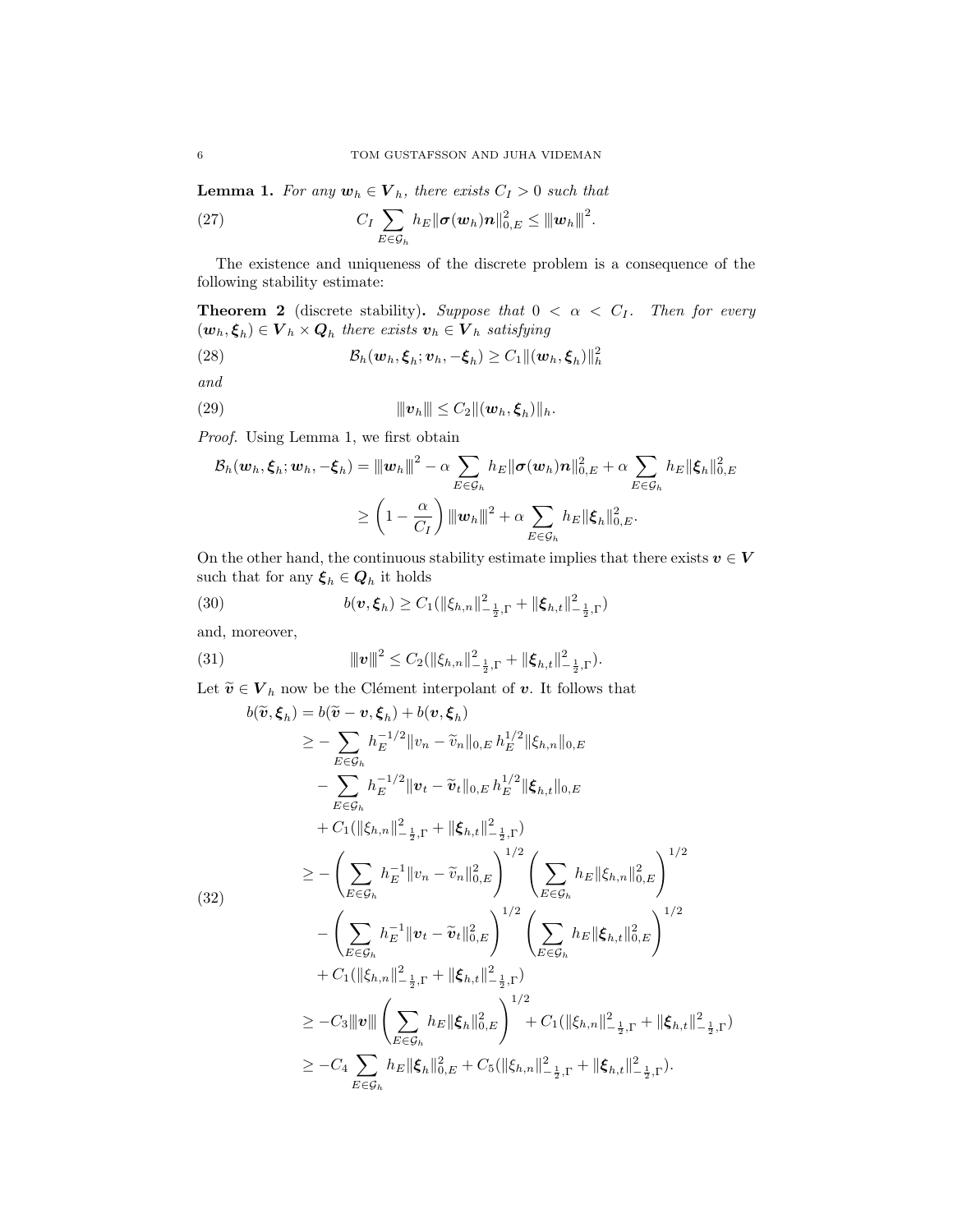where we have used Young's inequality, estimates (30) and (31), and the following properties of the Clément interpolant:

(33) 
$$
\sum_{E \in \mathcal{G}_h} h_E^{-1} \|\boldsymbol{v} - \widetilde{\boldsymbol{v}}\|_{0,E}^2 \lesssim \|\boldsymbol{v}\|^2 \text{ and } \|\widetilde{\boldsymbol{v}}\| \lesssim \|\boldsymbol{v}\|.
$$

Finally, combining the estimates above, we obtain the bound

$$
\mathcal{B}_h(\boldsymbol{w}_h, \boldsymbol{\xi}_h; \boldsymbol{w}_h + \delta \widetilde{\boldsymbol{v}}, -\boldsymbol{\xi}_h) \n\geq \left(1 - \frac{\alpha}{C_I}\right) \|\boldsymbol{w}_h\|^2 + \alpha \sum_{E \in \mathcal{G}_h} h_E \|\boldsymbol{\xi}_h\|_{0,E}^2 \n- \delta \|\boldsymbol{w}_h\| \|\widetilde{\boldsymbol{v}}\| + \delta b(\widetilde{\boldsymbol{v}}, \boldsymbol{\xi}_h) - \alpha \delta \sum_{E \in \mathcal{G}_h} h_E(\boldsymbol{\xi}_h + \boldsymbol{\sigma}(\boldsymbol{w}_h) \boldsymbol{n}, \boldsymbol{\sigma}(\widetilde{\boldsymbol{v}}) \boldsymbol{n})_E \n\geq \|(\boldsymbol{w}_h, \boldsymbol{\xi}_h)\|_h^2,
$$

where the last step follows, choosing  $\delta > 0$  small enough, from Young's inequality, estimates (31), (32) and (33), and Lemma 1.  $\Box$ 

# 5. Error analysis

Let  $\mathbf{f}_h \in \mathbf{V}_h$  be the  $[L^2(\Omega)]^d$ -projection of  $\mathbf{f}$ . For any  $K \in \mathcal{T}_h$ , we define the oscillation of  $f$  by  $\csc_K(f) = h_K ||f - f_h||_{0,K}$ . Moreover, we denote by  $K(E) \in \mathcal{T}_h$ the element having  $E \in \mathcal{G}_h$  as one of its facets, i.e.,  $\partial K(E) \cap E = E$ .

**Lemma 2.** For any  $(\mathbf{w}_h, \boldsymbol{\xi}_h) \in \boldsymbol{V}_h \times \boldsymbol{\Lambda}_h$  it holds that

$$
\left(\sum_{E\in\mathcal{G}_h} h_E \|\boldsymbol{\xi}_h + \boldsymbol{\sigma}(\boldsymbol{w}_h)\boldsymbol{n}\|_{0,E}^2\right)^{1/2} \lesssim \|(\boldsymbol{u}-\boldsymbol{w}_h,\boldsymbol{\lambda}-\boldsymbol{\xi}_h)\| + \left(\sum_{E\in\mathcal{G}_h} \mathrm{osc}_{K(E)}(\boldsymbol{f})^2\right)^{1/2}.
$$

*Proof.* Let  $b_E : E \to [0, 1], b_E \in P_d(E)$ , denote the facet bubble with  $b_E = 1$  in the middle of E and  $b_E = 0$  on the boundary  $\partial E$ . Then we have

(34) 
$$
h_E \|\boldsymbol{\xi}_h + \boldsymbol{\sigma}(\boldsymbol{w}_h)\boldsymbol{n}\|_{0,E}^2 \lesssim (\boldsymbol{\xi}_h + \boldsymbol{\sigma}(\boldsymbol{w}_h)\boldsymbol{n}, \boldsymbol{\tau}_E)_E
$$

where

$$
\boldsymbol{\tau}_E|_E=b_Eh_E(\boldsymbol{\xi}_h+\boldsymbol{\sigma}(\boldsymbol{w}_h)\boldsymbol{n})\quad\text{and}\quad\boldsymbol{\tau}_E|_{\partial K(E)\setminus E}=0.
$$

Choosing  $\mathbf{v} = \boldsymbol{\tau}$  in Problem 2 with  $\boldsymbol{\tau} = \sum_{E \in \mathcal{G}_h} \boldsymbol{\tau}_E$  gives

$$
0 = -(\boldsymbol{\sigma}(\boldsymbol{u}), \boldsymbol{\varepsilon}(\boldsymbol{\tau})) - b(\boldsymbol{\tau}, \boldsymbol{\lambda}) + (\boldsymbol{f}, \boldsymbol{\tau}).
$$

Summing (34) over the edges  $E \in \mathcal{G}_h$  and using the above equality gives

$$
\begin{aligned} &\sum_{E\in\mathcal{G}_h}h_E\|\boldsymbol{\xi}_h+\boldsymbol{\sigma}(\boldsymbol{w}_h)\boldsymbol{n}\|_{0,E}^2\\ &\lesssim (\boldsymbol{\xi}_h+\boldsymbol{\sigma}(\boldsymbol{w}_h)\boldsymbol{n},\boldsymbol{\tau})_\Gamma\\ &=(\boldsymbol{\xi}_h,\boldsymbol{\tau})_\Gamma+(\boldsymbol{\sigma}(\boldsymbol{w}_h)\boldsymbol{n},\boldsymbol{\tau})_\Gamma-(\boldsymbol{\sigma}(\boldsymbol{u}),\boldsymbol{\varepsilon}(\boldsymbol{\tau}))-b(\boldsymbol{\tau},\boldsymbol{\lambda})+(f,\boldsymbol{\tau})\\ &=b(\boldsymbol{\tau},\boldsymbol{\xi}_h-\boldsymbol{\lambda})+(\boldsymbol{\sigma}(\boldsymbol{w}_h)\boldsymbol{n},\boldsymbol{\tau})_\Gamma-(\boldsymbol{\sigma}(\boldsymbol{u}),\boldsymbol{\varepsilon}(\boldsymbol{\tau}))+(f,\boldsymbol{\tau})\\ &=b(\boldsymbol{\tau},\boldsymbol{\xi}_h-\boldsymbol{\lambda})+(\boldsymbol{\sigma}(\boldsymbol{w}_h-\boldsymbol{u}),\boldsymbol{\varepsilon}(\boldsymbol{\tau}))+(\mathrm{div}\,\boldsymbol{\sigma}(\boldsymbol{w}_h)+f,\boldsymbol{\tau}). \end{aligned}
$$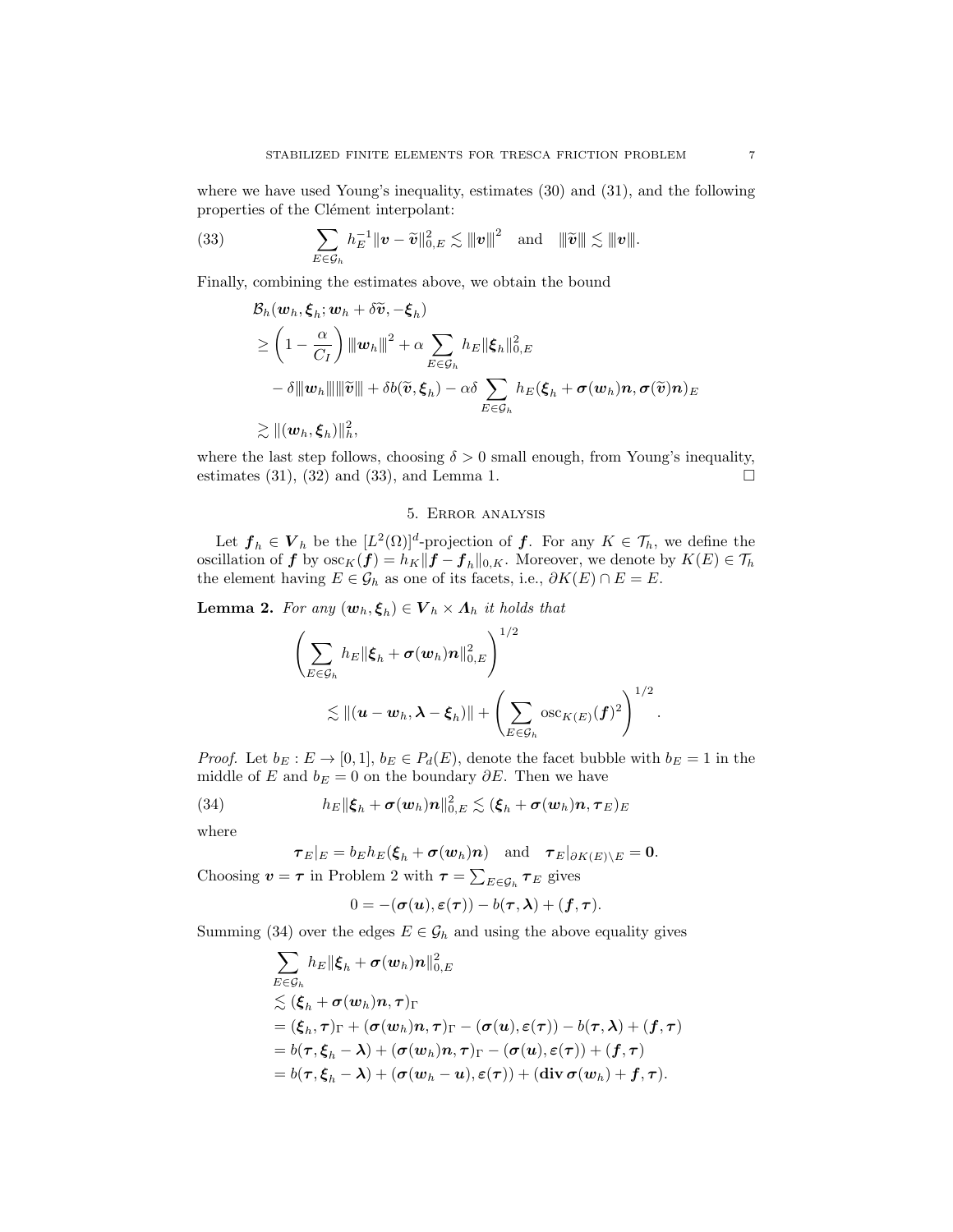We conclude the proof by estimating the terms on the right-hand side using the Cauchy–Schwarz and trace inequalities, the inverse estimate

$$
\|\boldsymbol\tau\|_1^2\lesssim \sum_{E\in\mathcal{G}_h} h_E^{-2}\|\boldsymbol\tau_E\|_{0,E}^2,
$$

and the standard estimates for interior residuals [24] which give rise to the oscillation term.

Based on Lemma 2, we will now prove the quasi-optimality of the method. We are deliberately not touching the subject of a priori bounds since we wish to avoid making assumptions on the regularity of the solution (see also Remark 4.1 in [10]).

**Theorem 3** (quasi-optimality). Suppose that  $0 < \alpha < C_I$ . For any  $(\mathbf{w}_h, \xi_h) \in$  $V_h \times A_h$  it holds

$$
\begin{aligned} \|(\boldsymbol u-\boldsymbol u_h,\boldsymbol \lambda-\boldsymbol \lambda_h)\| \lesssim \|(\boldsymbol u-\boldsymbol w_h,\boldsymbol \lambda-\boldsymbol \xi_h)\|+\sqrt{(u_n-g,\xi_{h,n})_\Gamma}\\ &\quad + \sqrt{\langle \boldsymbol u_t,\boldsymbol \lambda_t-\boldsymbol \xi_{h,t}\rangle}+\left(\sum_{E\in \mathcal G_h} \mathrm{osc}_{K(E)}(\boldsymbol f)^2\right)^{1/2}.\end{aligned}
$$

*Proof.* Let  $\mathbf{v}_h \in \mathbf{V}_h$  be, according to Theorem 2, such that

(35) 
$$
\|v_h\| \lesssim \|(u_h - w_h, \lambda_h - \xi_h)\|_h.
$$

From the discrete problem (25) it follows that

$$
\mathcal{B}_h(\boldsymbol{u}_h,\boldsymbol{\lambda}_h;\boldsymbol{v}_h,\boldsymbol{\xi}_h-\boldsymbol{\lambda}_h)\leq\mathcal{L}(\boldsymbol{v}_h,\boldsymbol{\xi}_h-\boldsymbol{\lambda}_h)\quad\forall\boldsymbol{\xi}_h\in\boldsymbol{\Lambda}_h,
$$

and, consequently,

$$
\begin{aligned} &\|( \boldsymbol{u}_h - \boldsymbol{w}_h, \boldsymbol{\lambda}_h - \boldsymbol{\xi}_h) \|^2_h \\ &\lesssim \mathcal{B}_h ( \boldsymbol{u}_h - \boldsymbol{w}_h, \boldsymbol{\lambda}_h - \boldsymbol{\xi}_h; \boldsymbol{v}_h, \boldsymbol{\xi}_h - \boldsymbol{\lambda}_h) \\ &\leq \mathcal{L}(\boldsymbol{v}_h, \boldsymbol{\xi}_h - \boldsymbol{\lambda}_h) - \mathcal{B}_h ( \boldsymbol{w}_h, \boldsymbol{\xi}_h; \boldsymbol{v}_h, \boldsymbol{\xi}_h - \boldsymbol{\lambda}_h) \\ &= \mathcal{L}(\boldsymbol{v}_h, \boldsymbol{\xi}_h - \boldsymbol{\lambda}_h) + \mathcal{B} (\boldsymbol{u} - \boldsymbol{w}_h, \boldsymbol{\lambda} - \boldsymbol{\xi}_h; \boldsymbol{v}_h, \boldsymbol{\xi}_h - \boldsymbol{\lambda}_h) \\ &- \mathcal{B} (\boldsymbol{u}, \boldsymbol{\lambda}; \boldsymbol{v}_h, \boldsymbol{\xi}_h - \boldsymbol{\lambda}_h) + \alpha \sum_{E \in \mathcal{G}_h} h_E ( \boldsymbol{\xi}_h + \boldsymbol{\sigma}(\boldsymbol{w}_h) \boldsymbol{n}, \boldsymbol{\xi}_h - \boldsymbol{\lambda}_h + \boldsymbol{\sigma}(\boldsymbol{v}_h) \boldsymbol{n} )_E . \end{aligned}
$$

The second term above is bounded using the continuity of  $\beta$ . The first and the third terms are simplified using the continuous problem as follows:

$$
\mathcal{L}(\boldsymbol{v}_h,\boldsymbol{\xi}_h-\boldsymbol{\lambda}_h)-\mathcal{B}(\boldsymbol{u},\boldsymbol{\lambda};\boldsymbol{v}_h,\boldsymbol{\xi}_h-\boldsymbol{\lambda}_h)\\ =(\boldsymbol{f},\boldsymbol{v}_h)-(\boldsymbol{\sigma}(\boldsymbol{u}),\boldsymbol{\varepsilon}(\boldsymbol{v}_h))-b(\boldsymbol{v}_h,\boldsymbol{\lambda})+\langle g,\xi_{h,n}-\lambda_{h,n}\rangle-b(\boldsymbol{u},\boldsymbol{\xi}_h-\boldsymbol{\lambda}_h)\\ =\langle g,\xi_{h,n}-\lambda_{h,n}\rangle-b(\boldsymbol{u},\boldsymbol{\xi}_h-\boldsymbol{\lambda}_h)\\ =(\boldsymbol{g}-u_n,\xi_{h,n}-\lambda_{h,n})_\Gamma+\langle \boldsymbol{u}_t,\boldsymbol{\lambda}_{h,t}-\boldsymbol{\xi}_{h,t}\rangle\\ \leq(\boldsymbol{g}-u_n,\xi_{h,n})_\Gamma+(\boldsymbol{u}_t,\boldsymbol{\lambda}_t-\boldsymbol{\xi}_{h,t})_\Gamma,
$$

where the last inequality follows from the fact that we consider a conforming approximation, i.e.  $\lambda_{h,n} \geq 0$  and

$$
\langle \boldsymbol{u}_t, \boldsymbol{\lambda}_{h,t} - \boldsymbol{\xi}_{h,t} \rangle = \langle \boldsymbol{u}_t, \boldsymbol{\lambda}_t - \boldsymbol{\xi}_{h,t} \rangle + \langle \boldsymbol{u}_t, \boldsymbol{\lambda}_{h,t} - \boldsymbol{\lambda}_t \rangle \leq \langle \boldsymbol{u}_t, \boldsymbol{\lambda}_t - \boldsymbol{\xi}_{h,t} \rangle.
$$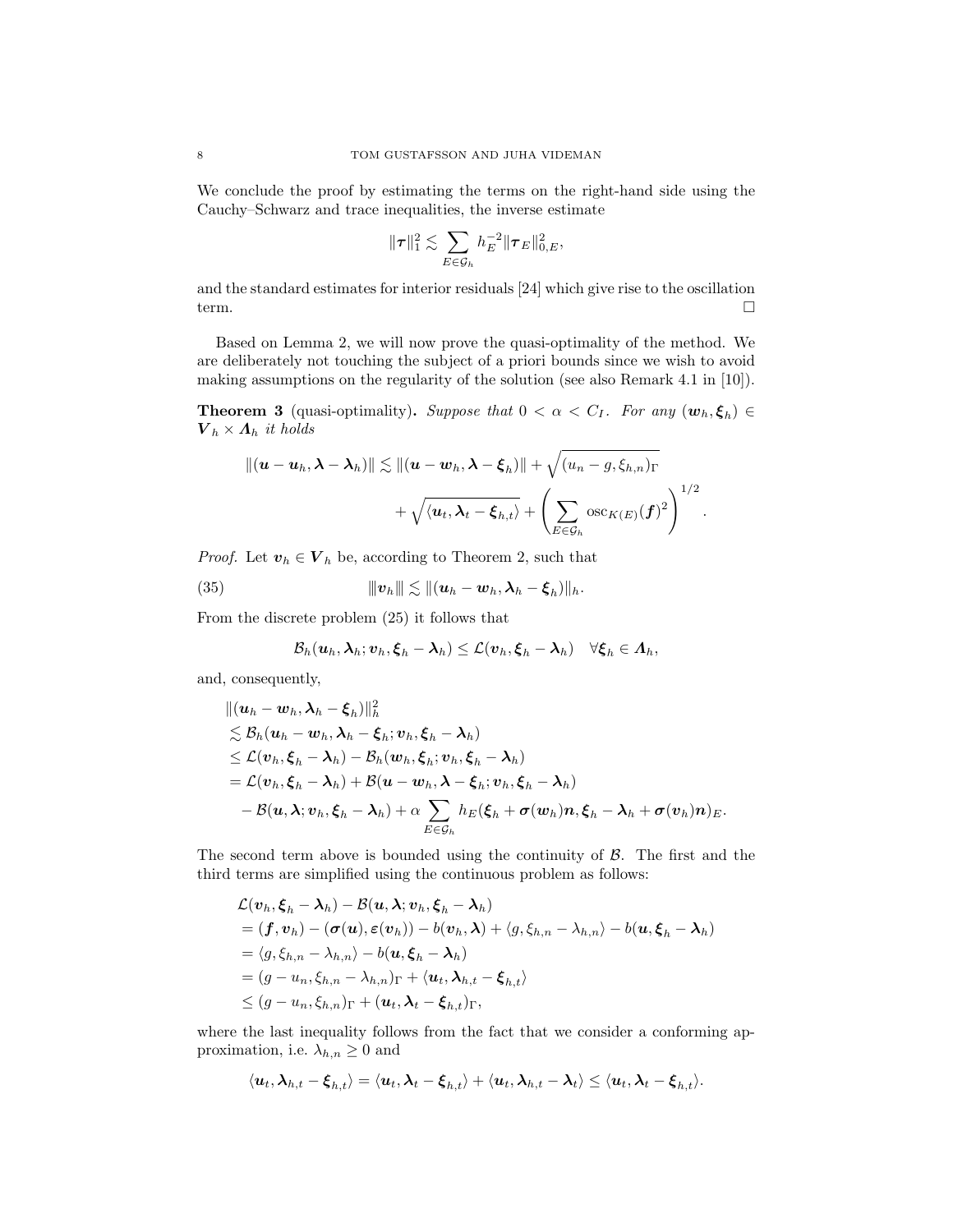Finally, we bound the terms due to stabilization as follows:

$$
\sum_{E \in \mathcal{G}_h} h_E(\xi_h + \sigma(w_h)n, \xi_h - \lambda_h + \sigma(v_h)n)_E
$$
\n
$$
\lesssim \left(\sum_{E \in \mathcal{G}_h} h_E \|\xi_h + \sigma(w_h)n\|_{0,E}^2\right)^{1/2} \left(\sum_{E \in \mathcal{G}_h} h_E \|\xi_h - \lambda_h + \sigma(v_h)n\|_{0,E}^2\right)^{1/2}
$$
\n
$$
\lesssim \left(\sum_{E \in \mathcal{G}_h} h_E \|\xi_h + \sigma(w_h)n\|_{0,E}^2\right)^{1/2}
$$
\n
$$
\cdot \left(\sum_{E \in \mathcal{G}_h} h_E \|\xi_h - \lambda_h\|_{0,E}^2 + \sum_{E \in \mathcal{G}_h} h_E \|\sigma(v_h)n\|_{0,E}^2\right)^{1/2}
$$
\n
$$
\lesssim \left(\sum_{E \in \mathcal{G}_h} h_E \|\xi_h + \sigma(w_h)n\|_{0,E}^2\right)^{1/2} \|(u_h - w_h, \lambda_h - \xi_h)\|_h
$$

where we have used the Cauchy–Schwarz and the triangle inequalities, estimate (35) and Lemma 1. Now, the result follows taking into account Lemma 2 and the trivial bound

$$
\|(\boldsymbol{u}_h-\boldsymbol{w}_h,\boldsymbol{\lambda}_h-\boldsymbol{\xi}_h)\|\leq \|(\boldsymbol{u}_h-\boldsymbol{w}_h,\boldsymbol{\lambda}_h-\boldsymbol{\xi}_h)\|_h,
$$

and using the triangle inequality.

Remark 3. As mentioned in the introduction, the method we are advocating here, and which we will use in the numerical computations, is a Nitsche-type formulation of the stabilized method, see Section 6. However, the stabilized formulation is more amenable to the error analysis. We also wish to point out that our Nitsche's formulation corresponds essentially to the symmetric version (with  $\theta = 1$ ) of the method presented in [6] and that an a priori error analysis was also performed in [6].

Next we define the total error indicator

(36) 
$$
\eta^{2} = \sum_{K \in \mathcal{T}_{h}} \eta_{K}^{2} + \sum_{E \in \mathcal{E}_{h}} \eta_{E,\Omega}^{2} + \sum_{E \in \mathcal{F}_{h}} \eta_{E,\Gamma_{N}}^{2} + \sum_{E \in \mathcal{G}_{h}} \eta_{E,\Gamma}^{2}
$$

where the local indicators are given by

$$
\eta_K^2 = h_K^2 \|\mathbf{div} \, \boldsymbol{\sigma}(\boldsymbol{u}_h) + \boldsymbol{f}\|_{0,K}^2, \quad K \in \mathcal{T}_h,
$$
  
\n
$$
\eta_{E,\Omega}^2 = h_E \|\[\boldsymbol{\sigma}(\boldsymbol{u}_h)\boldsymbol{n}\]\|_{0,E}^2, \qquad E \in \mathcal{E}_h,
$$
  
\n
$$
\eta_{E,\Gamma_N}^2 = h_E \|\boldsymbol{\sigma}(\boldsymbol{u}_h)\boldsymbol{n}\|_{0,E}^2, \qquad E \in \mathcal{F}_h,
$$
  
\n
$$
\eta_{E,\Gamma}^2 = h_E \|\boldsymbol{\lambda}_h + \boldsymbol{\sigma}(\boldsymbol{u}_h)\boldsymbol{n}\|_{0,E}^2, \qquad E \in \mathcal{G}_h.
$$

Moreover, we define the additional terms at the contact boundary as

$$
S^{2} = ||(g - u_{h,n})_{-}||_{0,\Gamma}^{2} + ((g - u_{h,n})_{+}, \lambda_{h,n})_{\Gamma} + \int_{\Gamma} (\kappa |u_{h,t}| - u_{h,t} \cdot \lambda_{h,t}) ds.
$$

Theorem 4 (a posteriori error estimate).

$$
\|(\boldsymbol{u}-\boldsymbol{u}_h,\boldsymbol{\lambda}-\boldsymbol{\lambda}_h)\|\lesssim \eta+S
$$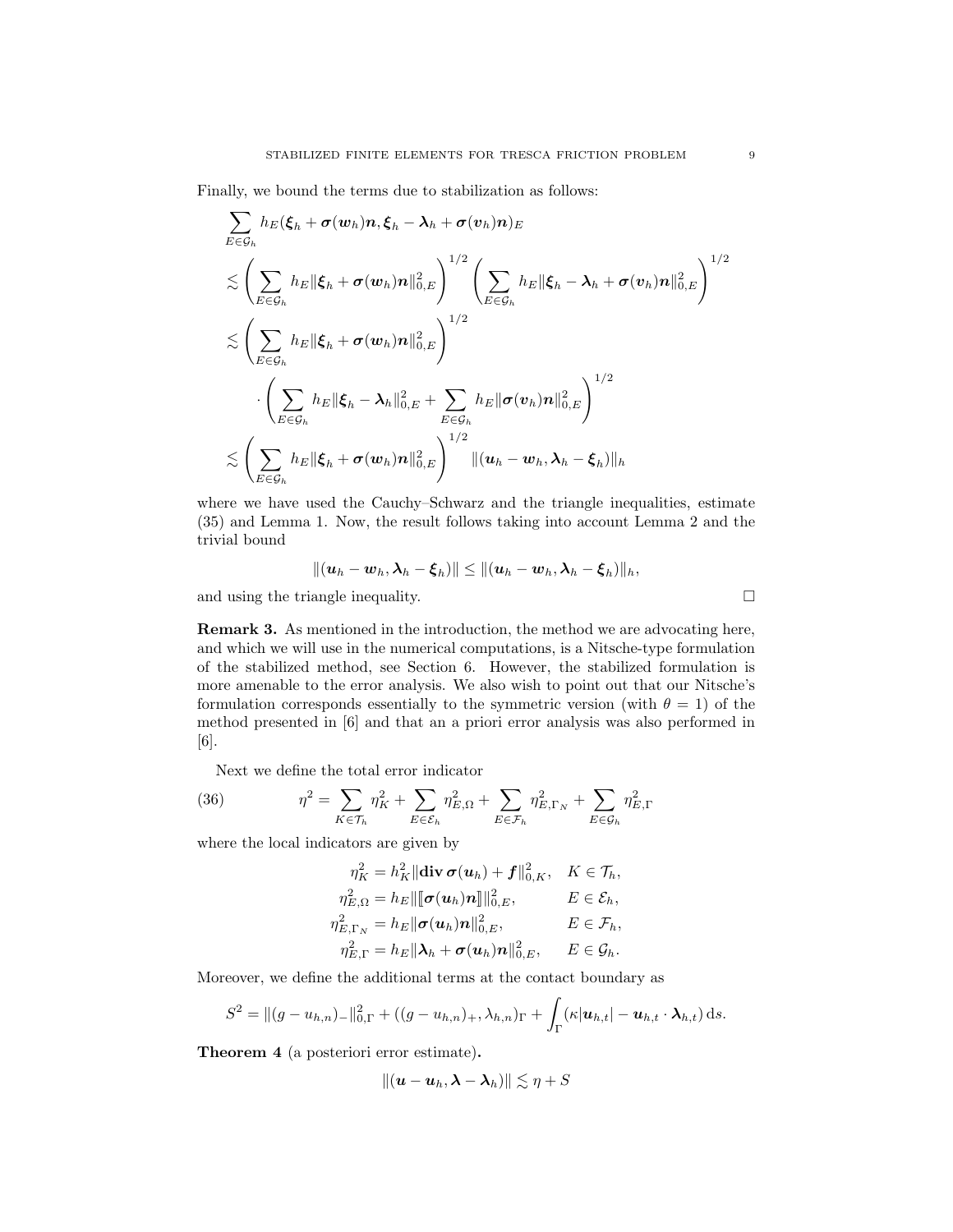*Proof.* In view of continuous stability there exists  $v \in V$  such that

$$
\begin{aligned}&\|({\boldsymbol u}-{\boldsymbol u}_h,{\boldsymbol\lambda}-\boldsymbol\lambda_h)\|^2\\&\lesssim \mathcal B({\boldsymbol u}-{\boldsymbol u}_h,{\boldsymbol\lambda}-\boldsymbol\lambda_h; {\boldsymbol v},{\boldsymbol\lambda}_h-{\boldsymbol\lambda})\\&=\mathcal B({\boldsymbol u},{\boldsymbol\lambda},{\boldsymbol v},{\boldsymbol\lambda}_h-{\boldsymbol\lambda})-\mathcal B({\boldsymbol u}_h,{\boldsymbol\lambda}_h; {\boldsymbol v},{\boldsymbol\lambda}_h-{\boldsymbol\lambda})\\&\leq \mathcal L({\boldsymbol v},{\boldsymbol\lambda}_h-{\boldsymbol\lambda})-\mathcal B({\boldsymbol u}_h,{\boldsymbol\lambda}_h; {\boldsymbol v},{\boldsymbol\lambda}_h-{\boldsymbol\lambda}),\end{aligned}
$$

where in the last inequality we have used Problem 2. Let now  $\tilde{\mathbf{v}}$  be the Clément interpolant of  $v$ . From the discrete problem  $(25)$ , it follows that

$$
0\leq -\mathcal{B}(\boldsymbol{u}_h,\boldsymbol{\lambda}_h;-\widetilde{\boldsymbol{v}},\boldsymbol{0})+\mathcal{L}(-\widetilde{\boldsymbol{v}},\boldsymbol{0})+\alpha\sum_{E\in\mathcal{G}_h}h_E(\boldsymbol{\lambda}_h+\boldsymbol{\sigma}(\boldsymbol{u}_h)\boldsymbol{n},\boldsymbol{\sigma}(-\widetilde{\boldsymbol{v}})\boldsymbol{n})_E.
$$

Using the above inequality and integration by parts, we get

$$
\begin{aligned} &\|( \boldsymbol{u}-\boldsymbol{u}_h, \boldsymbol{\lambda}-\boldsymbol{\lambda}_h)\|^2\\ &\lesssim \mathcal{L}(\boldsymbol{v}-\widetilde{\boldsymbol{v}}, \boldsymbol{\lambda}_h-\boldsymbol{\lambda})-\mathcal{B}(\boldsymbol{u}_h, \boldsymbol{\lambda}_h; \boldsymbol{v}-\widetilde{\boldsymbol{v}}, \boldsymbol{\lambda}_h-\boldsymbol{\lambda})\\ &+\alpha \sum_{E\in \mathcal{G}_h}h_E(\boldsymbol{\lambda}_h+\boldsymbol{\sigma}(\boldsymbol{u}_h)\boldsymbol{n}, \boldsymbol{\sigma}(-\widetilde{\boldsymbol{v}})\boldsymbol{n})_E\\ &=\sum_{K\in \mathcal{T}_h}(\text{div}\,\boldsymbol{\sigma}(\boldsymbol{u}_h)+\boldsymbol{f}, \boldsymbol{v}-\widetilde{\boldsymbol{v}})_K-\sum_{E\in \mathcal{E}_h}\left(\llbracket \boldsymbol{\sigma}(\boldsymbol{u}_h)\boldsymbol{n}\rrbracket, \boldsymbol{v}-\widetilde{\boldsymbol{v}}\right)_E\\ &-\sum_{E\in \mathcal{F}_h}(\boldsymbol{\sigma}(\boldsymbol{u}_h)\boldsymbol{n}, \boldsymbol{v}-\widetilde{\boldsymbol{v}})_E-\sum_{E\in \mathcal{G}_h}(\boldsymbol{\lambda}_h+\boldsymbol{\sigma}(\boldsymbol{u}_h)\boldsymbol{n}, \boldsymbol{v}-\widetilde{\boldsymbol{v}})_E\\ &-b(\boldsymbol{u}_h, \boldsymbol{\lambda}_h-\boldsymbol{\lambda})+\langle g, \lambda_{h,n}-\lambda_{n}\rangle+\alpha \sum_{E\in \mathcal{G}_h}h_E(\boldsymbol{\lambda}_h+\boldsymbol{\sigma}(\boldsymbol{u}_h)\boldsymbol{n}, \boldsymbol{\sigma}(-\widetilde{\boldsymbol{v}})\boldsymbol{n})_E.\end{aligned}
$$

The first four terms are bounded using the Cauchy–Schwarz inequality, continuous stability estimate, and the standard Clemént interpolation estimate:

$$
\sum_{K\in\mathcal{T}_h} h_K^{-2} \|\boldsymbol{v}-\widetilde{\boldsymbol{v}}\|^2_{0,K}+\sum_{E\in\mathcal{E}_h\cup\mathcal{F}_h\cup\mathcal{G}_h} h_E^{-1} \|\boldsymbol{v}-\widetilde{\boldsymbol{v}}\|^2_{0,E}\lesssim \|\boldsymbol{v}\|^2.
$$

The last term is estimated using the Cauchy–Schwarz inequality, Lemma 1, and the bound  $\|\tilde{v}\| \lesssim \|v\|$ . The remaining terms are estimated as follows:

$$
- b(\mathbf{u}_h, \lambda_h - \lambda) + \langle g, \lambda_{h,n} - \lambda_n \rangle
$$
  
=  $\langle g - u_{h,n}, \lambda_{h,n} - \lambda_n \rangle - \langle \mathbf{u}_{h,t}, \lambda_{h,t} - \lambda_t \rangle$   
=  $\langle (g - u_{h,n})_-, \lambda_{h,n} - \lambda_n \rangle + \langle (g - u_{h,n})_+, \lambda_{h,n} - \lambda_n \rangle$   
 $- (\mathbf{u}_{h,t}, \lambda_{h,t})_{\Gamma} + \langle \mathbf{u}_{h,t}, \lambda_t \rangle$   
 $\leq ||(g - u_{h,n})_-||_{1/2,\Gamma} ||\lambda_{h,n} - \lambda_n||_{-1/2,\Gamma} + ((g - u_{h,n})_+, \lambda_{h,n})_{\Gamma}$   
 $+ \int_{\Gamma} (\kappa |\mathbf{u}_{h,t}| - \mathbf{u}_{h,t} \cdot \lambda_{h,t}) ds.$ 

 $\Box$ 

The proof of the following theorem is standard [24]; see also [9].

Theorem 5 (efficiency of the error indicator).

$$
\eta \lesssim \|(\boldsymbol{u}-\boldsymbol{u}_h,\boldsymbol{\lambda}-\boldsymbol{\lambda}_h)\| + \left(\sum_{E\in\mathcal{G}_h} \mathrm{osc}_{K(E)}(\boldsymbol{f})^2\right)^{1/2}.
$$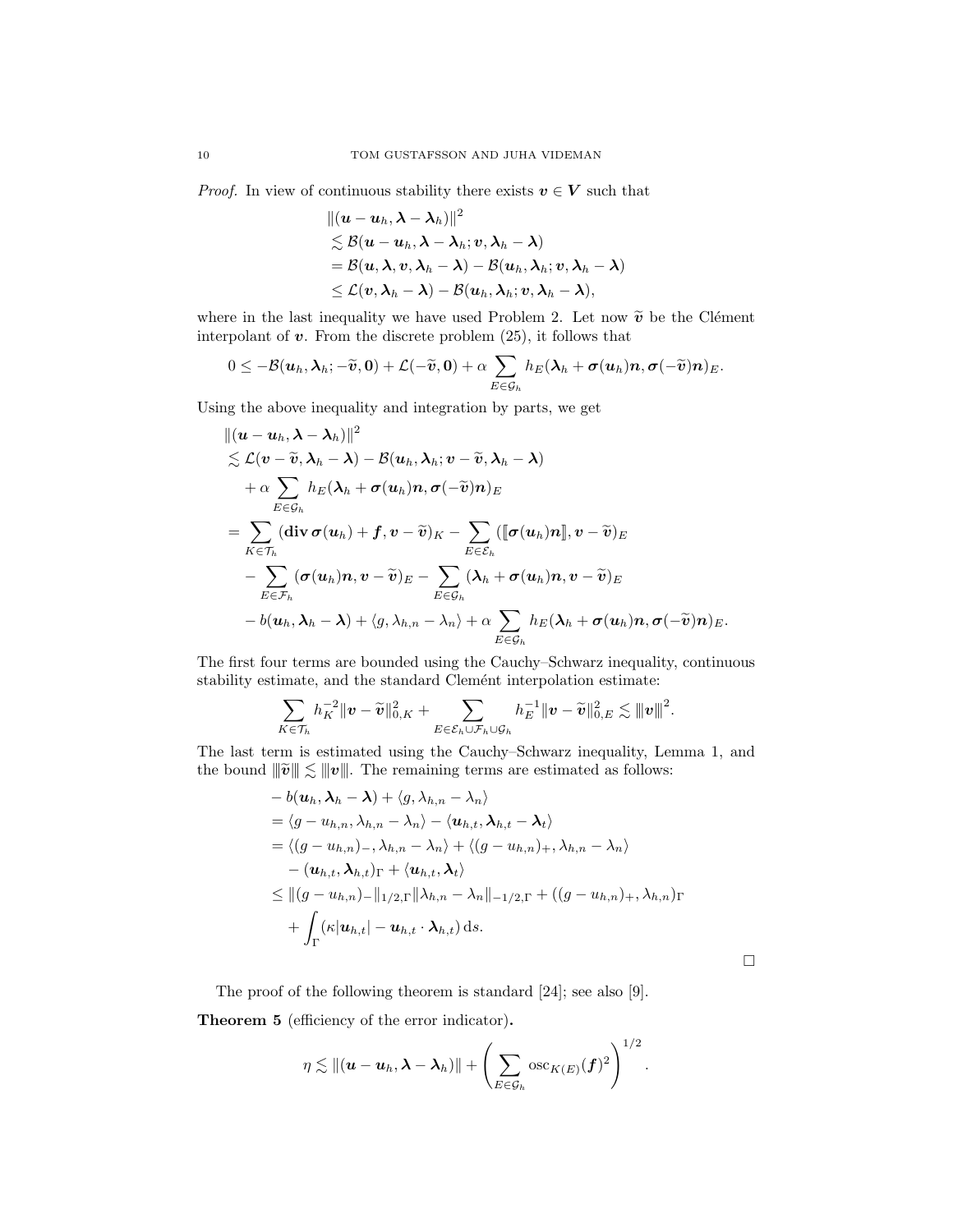### 6. Nitsche's method

Due to the stabilization terms, the Lagrange multiplier can be eliminated locally in each element. Choosing  $v_h = 0$  in the discrete problem gives

$$
\begin{aligned} & (\boldsymbol{u}_h, \boldsymbol{\mu}_h - \boldsymbol{\lambda}_h)_{\Gamma} - \alpha \sum_{E \in \mathcal{G}_h} h_E(\boldsymbol{\lambda}_h + \boldsymbol{\sigma}(\boldsymbol{u}_h) \boldsymbol{n}, \boldsymbol{\mu}_h - \boldsymbol{\lambda}_h)_E \\ & \leq (g, \mu_{h,n} - \lambda_{h,n})_{\Gamma} \quad \forall \boldsymbol{\mu}_h \in \boldsymbol{\Lambda}_h. \end{aligned}
$$

This inequality can be decomposed into normal and tangential parts by considering the test function  $\mu_h = \mu_{h,n} n + \mu_{h,t}$ . Choosing first  $\mu_{h,t} = \lambda_{h,t}$  and then  $\mu_{h,n} = \lambda_{h,n}$ leads to the inequalities

$$
(u_{h,n}-g,\mu_{h,n}-\lambda_{h,n})_{\Gamma}-\alpha\sum_{E\in\mathcal{G}_h}h_E(\lambda_{h,n}+\sigma_n(\boldsymbol{u}_h),\mu_{h,n}-\lambda_{h,n})_E\leq 0
$$

and

$$
(\boldsymbol{u}_{h,t}, \boldsymbol{\mu}_{h,t} - \boldsymbol{\lambda}_{h,t})_{\Gamma} - \alpha \sum_{E \in \mathcal{G}_h} h_E(\boldsymbol{\lambda}_{h,t} + \boldsymbol{\sigma}_t(\boldsymbol{u}_h) \boldsymbol{n}, \boldsymbol{\mu}_{h,t} - \boldsymbol{\lambda}_{h,t})_E \leq 0,
$$

valid for every  $(\mu_{h,n}, \mu_{h,t}) \in \Lambda_h$ . Suppose now that  $E \in \mathcal{G}_h$  is such that  $|\lambda_{h,t}(x)| <$  $\kappa$  for any  $x \in E$ . Then the test function

$$
\boldsymbol{\mu}_{h,t}(\boldsymbol{x}) = \begin{cases} \boldsymbol{\lambda}_{h,t}(\boldsymbol{x}) \pm \varepsilon \boldsymbol{\varphi}_E(\boldsymbol{x}) & \text{if } \boldsymbol{x} \in E, \\ \boldsymbol{\lambda}_{h,t}(\boldsymbol{x}) & \text{otherwise,} \end{cases}
$$

where  $\varphi_E$  is one of the basis functions of  $Q_h|_E$  and  $\varepsilon > 0$  is sufficiently small so that  $|\boldsymbol{\mu}_{h,t}| < \kappa$ , gives

$$
\begin{cases} (\boldsymbol{u}_{h,t} - \alpha h_E(\boldsymbol{\lambda}_{h,t} + \boldsymbol{\sigma}_t(\boldsymbol{u}_h)\boldsymbol{n}), \boldsymbol{\varphi}_E)_E \leq 0\\ (\boldsymbol{u}_{h,t} - \alpha h_E(\boldsymbol{\lambda}_{h,t} + \boldsymbol{\sigma}_t(\boldsymbol{u}_h)\boldsymbol{n}), -\boldsymbol{\varphi}_E)_E \leq 0, \end{cases}
$$

implying that

$$
(\boldsymbol{u}_{h,t}-\alpha h_E(\boldsymbol{\lambda}_{h,t}+\boldsymbol{\sigma}_t(\boldsymbol{u}_h)\boldsymbol{n}),\boldsymbol{\varphi}_E)_E=0.
$$

Thus, we obtain the expression

$$
\boldsymbol{\lambda}_{h,t} = \boldsymbol{\gamma}_t(\boldsymbol{u}_h) := \frac{1}{\alpha \mathcal{H}} \pi_h \boldsymbol{u}_{h,t} - \pi_h \boldsymbol{\sigma}_t(\boldsymbol{u}_h),
$$

where  $\pi_h$  denotes the  $L^2$ -projection onto  $\mathbf{Q}_h$  and  $\mathcal{H}: \Gamma \to \mathbb{R}$ , is such that  $\mathcal{H}|_E = h_E$ . Taking into account the entire boundary  $\Gamma$  and the case  $|\lambda_{h,t}| = \kappa$ , the expression for the tangential Lagrange multiplier then reads as follows

(37) 
$$
\lambda_{h,t} = \begin{cases} \gamma_t(\boldsymbol{u}_h) & \text{if } |\gamma_t(\boldsymbol{u}_h)| < \kappa, \\ \kappa \frac{\gamma_t(\boldsymbol{u}_h)}{|\gamma_t(\boldsymbol{u}_h)|} & \text{otherwise.} \end{cases}
$$

Taking similar steps to eliminate the normal-directional Lagrange multiplier, we arrive at the expression

(38) 
$$
\lambda_{h,n} = \begin{cases} \gamma_n(\boldsymbol{u}_h) & \text{if } \gamma_n(\boldsymbol{u}_h) > 0, \\ 0 & \text{otherwise,} \end{cases}
$$

where

$$
\gamma_n(\boldsymbol{u}_h) := \frac{1}{\alpha \mathcal{H}} (\pi_h u_{h,n} - \pi_h g) - \pi_h \sigma_n(\boldsymbol{u}_h).
$$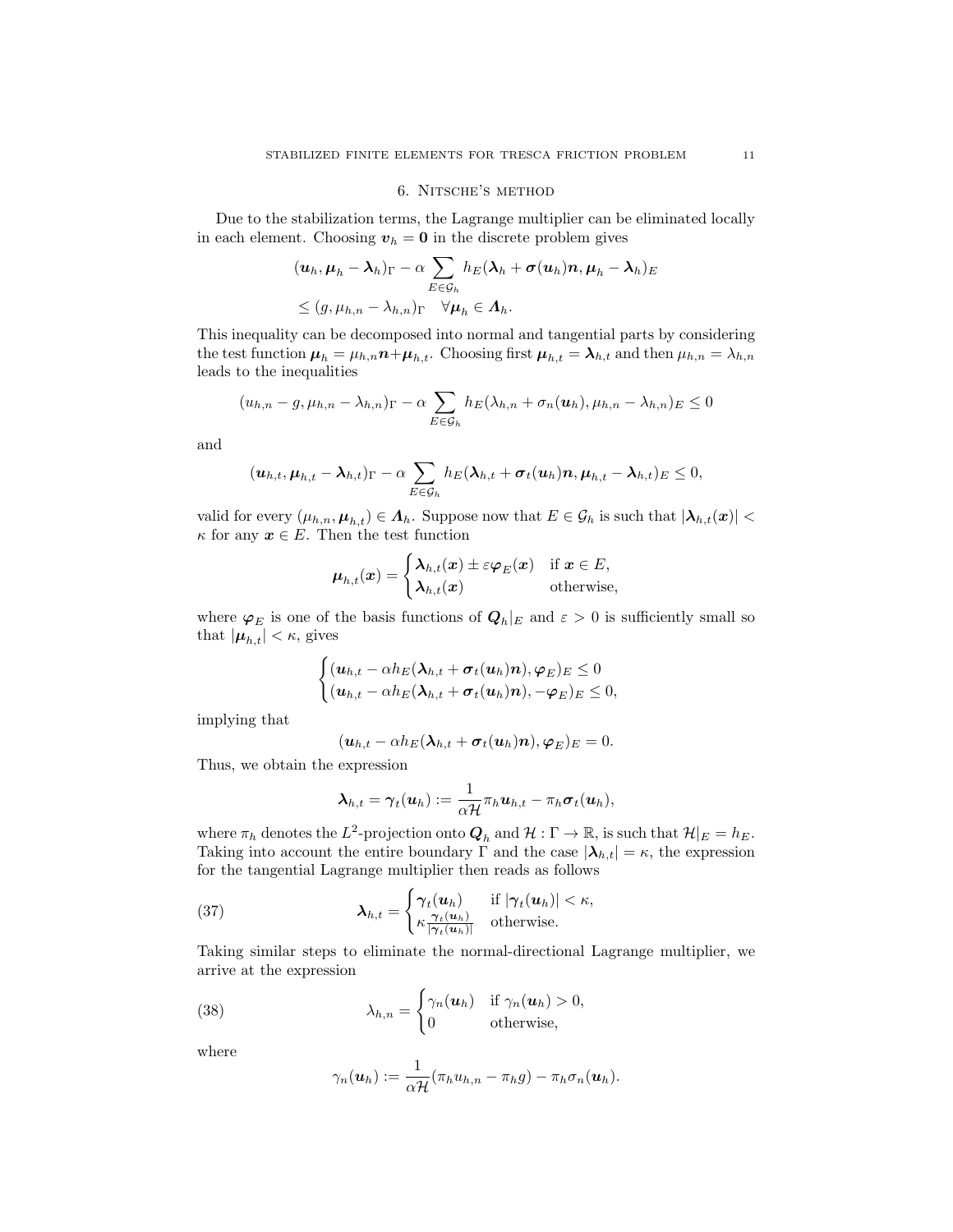Testing with  $v_h$  in the discrete problem (25) and using expressions (37) and (38), leads to the variational equality

(39)  
\n
$$
(\boldsymbol{\sigma}(\boldsymbol{u}_h), \boldsymbol{\varepsilon}(\boldsymbol{v}_h))_{\Omega} + b(\boldsymbol{v}_h, \boldsymbol{\lambda}_h) - \alpha \sum_{E \in \mathcal{G}_h} h_E(\boldsymbol{\lambda}_h + \boldsymbol{\sigma}(\boldsymbol{u}_h) \boldsymbol{n}, \boldsymbol{\sigma}(\boldsymbol{v}_h) \boldsymbol{n})_E
$$
\n
$$
= (\boldsymbol{f}, \boldsymbol{v}_h)_{\Omega} \quad \forall \boldsymbol{v}_h \in \boldsymbol{V}_h.
$$

Focusing on the terms

(40) 
$$
b(\boldsymbol{v}_h, \boldsymbol{\lambda}_h) - \alpha \sum_{E \in \mathcal{G}_h} h_E(\boldsymbol{\lambda}_h + \boldsymbol{\sigma}(\boldsymbol{u}_h) \boldsymbol{n}, \boldsymbol{\sigma}(\boldsymbol{v}_h) \boldsymbol{n})_E,
$$

we first observe that the normal-directional part of (40) reads as follows

$$
(\lambda_{h,n},v_{h,n})_{\Gamma}-\alpha\sum_{E\in\mathcal{G}_h}h_E(\lambda_{h,n}+\sigma_n(\boldsymbol{u}_h),\sigma_n(\boldsymbol{v}_h))_E.
$$

In view of (38) and the definition of  $\gamma_n(\mathbf{u}_h)$ , this can be written as

(41)  
\n
$$
\left(\frac{1}{\alpha \mathcal{H}} u_{h,n}, v_{h,n}\right)_{\Gamma_C} - \left(\alpha \mathcal{H} \sigma_n(\boldsymbol{u}_h), \sigma_n(\boldsymbol{v}_h)\right)_{\Gamma \backslash \Gamma_C} \n- \left(\sigma_n(\boldsymbol{u}_h), v_{h,n}\right)_{\Gamma_C} - \left(u_{h,n}, \sigma_n(\boldsymbol{v}_h)\right)_{\Gamma_C} \n- \left(\frac{1}{\alpha \mathcal{H}} \pi_h g, v_{h,n}\right)_{\Gamma_C} + \left(\alpha \mathcal{H} \pi_h g, \sigma_n(\boldsymbol{v}_h)\right)_{\Gamma_C}
$$

provided that  $\mathbf{Q}_h$  has a large enough polynomial order  $(l \geq m)$  so that  $\pi_h \sigma_n(\mathbf{u}_h)$  $\sigma_n(\boldsymbol{u}_h)$  and  $\pi_h u_{h,n} = u_{h,n}$ . Above, and in what follows,

$$
\Gamma_C = \Gamma_C(\boldsymbol{u}_h) = \{\boldsymbol{x}\in \Gamma: \gamma_n(\boldsymbol{u}_h(\boldsymbol{x})) > 0\}
$$

is defined as the active contact boundary.

The tangential part of (40) is

$$
(\boldsymbol{\lambda}_{h,t}, \boldsymbol{v}_{h,t})_\Gamma - \alpha \sum_{E \in \mathcal{G}_h} h_E(\boldsymbol{\lambda}_{h,t} + \boldsymbol{\sigma}_t(\boldsymbol{u}_h), \boldsymbol{\sigma}_t(\boldsymbol{v}_h))_E
$$

and, using (37), it can be expanded into

(42)  
\n
$$
\left(\frac{1}{\alpha \mathcal{H}} \boldsymbol{u}_{h,t}, \boldsymbol{v}_{h,t}\right)_{\Gamma_S} - \left(\alpha \mathcal{H} \boldsymbol{\sigma}_t(\boldsymbol{u}_h), \boldsymbol{\sigma}_t(\boldsymbol{v}_h)\right)_{\Gamma \backslash \Gamma_S} \n- \left(\boldsymbol{\sigma}_t(\boldsymbol{u}_h), \boldsymbol{v}_{h,t}\right)_{\Gamma_S} - \left(\boldsymbol{u}_{h,t}, \boldsymbol{\sigma}_t(\boldsymbol{v}_h)\right)_{\Gamma_S} \n+ \left(\kappa \frac{\gamma_t(\boldsymbol{u}_h)}{|\gamma_t(\boldsymbol{u}_h)|}, \boldsymbol{v}_{h,t}\right)_{\Gamma \backslash \Gamma_S} - \left(\alpha \mathcal{H} \kappa \frac{\gamma_t(\boldsymbol{u}_h)}{|\gamma_t(\boldsymbol{u}_h)|}, \boldsymbol{\sigma}_t(\boldsymbol{v}_h)\right)_{\Gamma \backslash \Gamma_S}
$$

where we have defined  $\Gamma_S = \Gamma_S(u_h) = \{x \in \Gamma : |\gamma_t(u_h(x))| < \kappa\}$  as the part of  $\Gamma$ where the body sticks to the rigid foundation.

Combining (39), (41) and (42) leads to a Nitsche-type formulation of the discrete problem wherein the Lagrange multiplier is absent. Note that the new formulation is still nonlinear because the sets  $\Gamma_C$  and  $\Gamma_S$  depend on the solution  $u_h$  itself. Inspired by the primal-dual active set strategy proposed in [5], i.e. fixing the active sets  $\Gamma_C$  and  $\Gamma_S$  by repeatedly limiting the components of  $\lambda_h$  that violate the contact/friction conditions, we perform a fixed-point iteration where  $\Gamma_C$  and  $\Gamma_S$ are computed from the discrete solution of the previous iteration. The resulting method is summarized in Algorithm 1.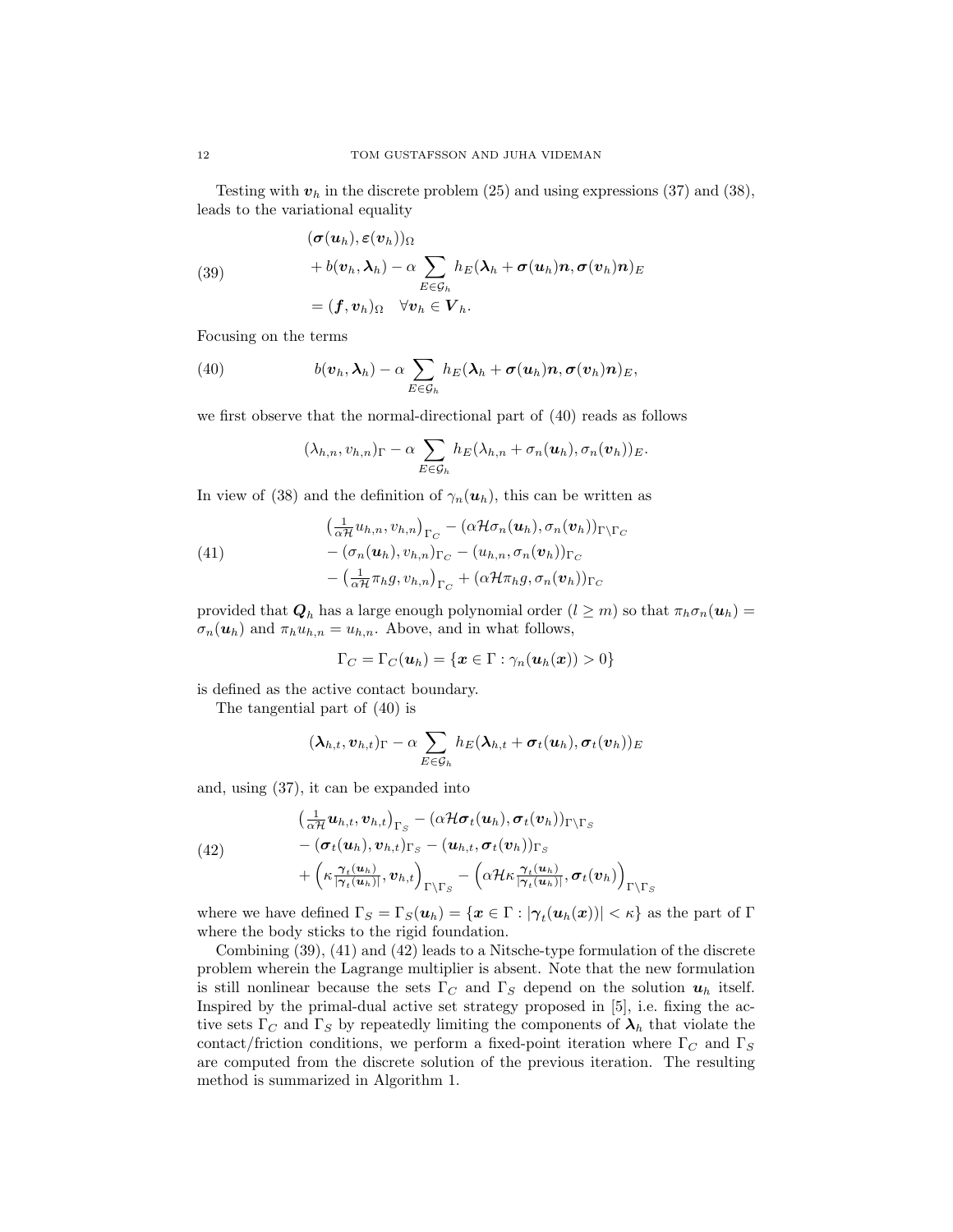## Algorithm 1 Contact iteration

**Require:**  $V_h$  is a finite element space **Require:**  $\epsilon > 0$  is a convergence tolerance

1: **procedure** NITSCHE $(\boldsymbol{V}_h, \epsilon)$ 2:  $w_h \leftarrow 0$ 3: repeat 4: Find  $u_h \in V_h$  such that  $({\boldsymbol{\sigma}}({\boldsymbol{u}}_h), {\boldsymbol{\varepsilon}}({\boldsymbol{v}}_h))_{\Omega}$  $+\left(\frac{1}{\alpha \mathcal{H}}u_{h,n},v_{h,n}\right)_{\Gamma_C(\boldsymbol{w}_h)}-\left(\alpha \mathcal{H}\sigma_n(\boldsymbol{u}_h),\sigma_n(\boldsymbol{v}_h)\right)_{\Gamma\backslash \Gamma_C(\boldsymbol{w}_h)}$  $-(\sigma_n(\boldsymbol{u}_h), v_{h,n})_{\Gamma_{\mathcal{C}}(\boldsymbol{w}_h)} - (u_{h,n}, \sigma_n(\boldsymbol{v}_h))_{\Gamma_{\mathcal{C}}(\boldsymbol{w}_h)}$  $+\left(\frac{1}{\alpha \mathcal{H}}\bm{u}_{h,t},\bm{v}_{h,t}\right)_{\Gamma_{S}(\bm{w}_h)} - (\alpha \mathcal{H} \bm{\sigma}_{t}(\bm{u}_h),\bm{\sigma}_{t}(\bm{v}_h))_{\Gamma\backslash\Gamma_{S}(\bm{w}_h)}$  $-(\boldsymbol{\sigma}_t(\boldsymbol{u}_h),\boldsymbol{v}_{h,t})_{\Gamma_{\mathcal{S}}(\boldsymbol{w}_h)}-(\boldsymbol{u}_{h,t},\boldsymbol{\sigma}_t(\boldsymbol{v}_h))_{\Gamma_{\mathcal{S}}(\boldsymbol{w}_h)}$  $=$   $(f, v_h)_{\Omega}$  $-\left(\frac{1}{\alpha\mathcal{H}}\pi_h g,v_{h,n}\right)_{\Gamma_C(\boldsymbol w_h)}+\left(\alpha\mathcal{H}\pi_h g,\sigma_n(\boldsymbol v_h)\right)_{\Gamma_C(\boldsymbol w_h)}$  $+\left(\kappa \frac{\gamma_t(w_h)}{|\gamma|(w_t)}\right)$  $\frac{\boldsymbol{\gamma}_t(\boldsymbol{w}_h)}{|\boldsymbol{\gamma}_t(\boldsymbol{w}_h)|},\boldsymbol{v}_{h,t}\Big)_{\Gamma \backslash \Gamma_S(\boldsymbol{w}_h)}$  $-\left(\alpha \mathcal{H}\kappa \frac{\gamma_t(w_h)}{|\alpha|(w_h)}\right)$  $\frac{\boldsymbol{\gamma}_t(\boldsymbol{w}_h)}{|\boldsymbol{\gamma}_t(\boldsymbol{w}_h)|}, \boldsymbol{\sigma}_t(\boldsymbol{v}_h)\Big)$  $\Gamma\backslash\Gamma_S(\boldsymbol w_h) \quad \forall \boldsymbol v_h\in \boldsymbol V_h$ 5:  $\boldsymbol{w}_h \leftarrow \boldsymbol{u}_h$ 6: until  $||u_h - w_h|| < \epsilon$ 7: return  $u_h$ 8: end procedure

**Remark 4.** There are several possibilities for doing the comparisons  $\gamma_n(\mathbf{u}_h) > 0$ and  $|\gamma_t(u_h)| < \kappa$  in a practical implementation of Algorithm 1. For example, the sign of  $\gamma_n(\mathbf{u}_h)$  may change inside an element and, therefore, an exact integration is unfeasible unless the active contact boundary  $\Gamma_C$  is known a priori. Some options include defining the active contact boundary element-by-element while looking at the mean value of  $\gamma_n(\mathbf{u}_h)$ , or performing the comparison  $\gamma_n(\mathbf{u}_h) > 0$  separately at each quadrature point. See the source code of the numerical example [12] for more details on our implementation of Algorithm 1.

Remark 5. The stabilized method of Problem 3 can be implemented directly via a primal-dual active set strategy as demonstrated in [9] for the closely related obstacle problem. Such an approach is straightforward to realize using a piecewise-constant or discontinuous piecewise-linear Lagrange multiplier and may be computationally less intensive than Algorithm 1 since it avoids the reassembly of the terms (41) and (42) during each iteration.

### 7. Numerical experiment

Let us consider the domain  $\Omega = (-0.5, 0.5)^2$  with  $x = 0.5$ ,  $x = -0.5$  and  $y = \pm 0.5$  corresponding to Γ, Γ<sub>D</sub> and Γ<sub>N</sub>, respectively. We set  $\boldsymbol{f} = \boldsymbol{0}, g = -0.1$ ,  $E = 1, \nu = 0.3$ , and  $\kappa = 0.2$ . The numerical experiment is implemented using scikit-fem [25] which relies heavily on the SciPy ecosystem [26]. The figures are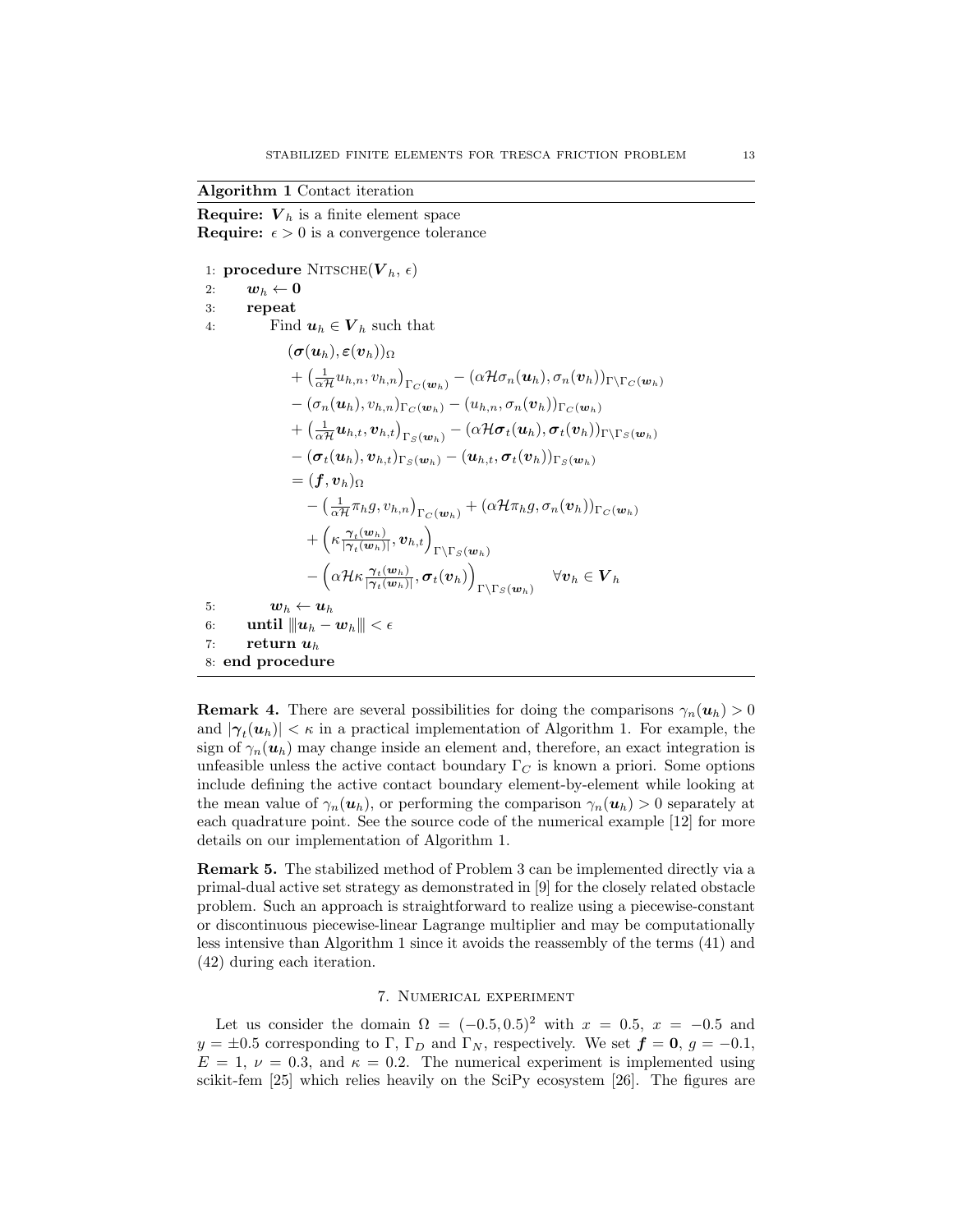

FIGURE 1. Problem setting for the numerical example. The rigid foundation (on the right) moves 0.1 units to the left.

created with the help of matplotlib [27] and the full source code of the experiment is available in [12].

Using quadratic finite elements, a uniform mesh with  $h \approx 0.044$  and  $\alpha = 10^{-3}$ for Algorithm 1, we obtain the Lagrange multipliers depicted in Figure 2. The value of the stabilization parameter  $\alpha$  has been chosen by trial-and-error so that the resulting linear system is well conditioned—see Theorem 2. The absolute value of the tangential multiplier is limited by the bound  $\kappa = 0.2$ , as expected, and the normal multiplier remains positive on the entire contact boundary. In the absence of an analytical solution, we evaluate the vectorial  $H^1$ -norm of the discrete displacement and the total error estimator  $\eta$  and the term S for a sequence of uniform meshes; see Table 1 with the required number of contact iterations depicted in Figure 6.

In an attempt to improve over the uniform meshing strategy, we solve the same problem using adaptive mesh refinement and terminate the refinement loop after the number of degrees-of-freedom  $N$  is above a given threshold. We use Nitsche's method as given in Algorithm 1 and calculate the error estimators (36) with Lagrange multipliers given by the formulae (37) and (38). The results, computed using the final adaptive mesh, are given in Figure 3. Visually, the improvement in the Lagrange multipliers is obvious although  $N$  is roughly the same as in Figure 2. In addition, comparing the values of  $||u_h||_1$  in Tables 1 and 2 reveals that the vectorial  $H^1$ -norm of the solution is close to what would be expected from the uniform mesh with 132,098 degrees-of-freedom.

A careful comparison of the values of  $\eta$  in Tables 1 and 2 shows that the adaptive meshing appears to improve the convergence rate asymptotically to  $O(N^{-1})$  which is the expected rate of convergence for a smooth solution and quadratic elements;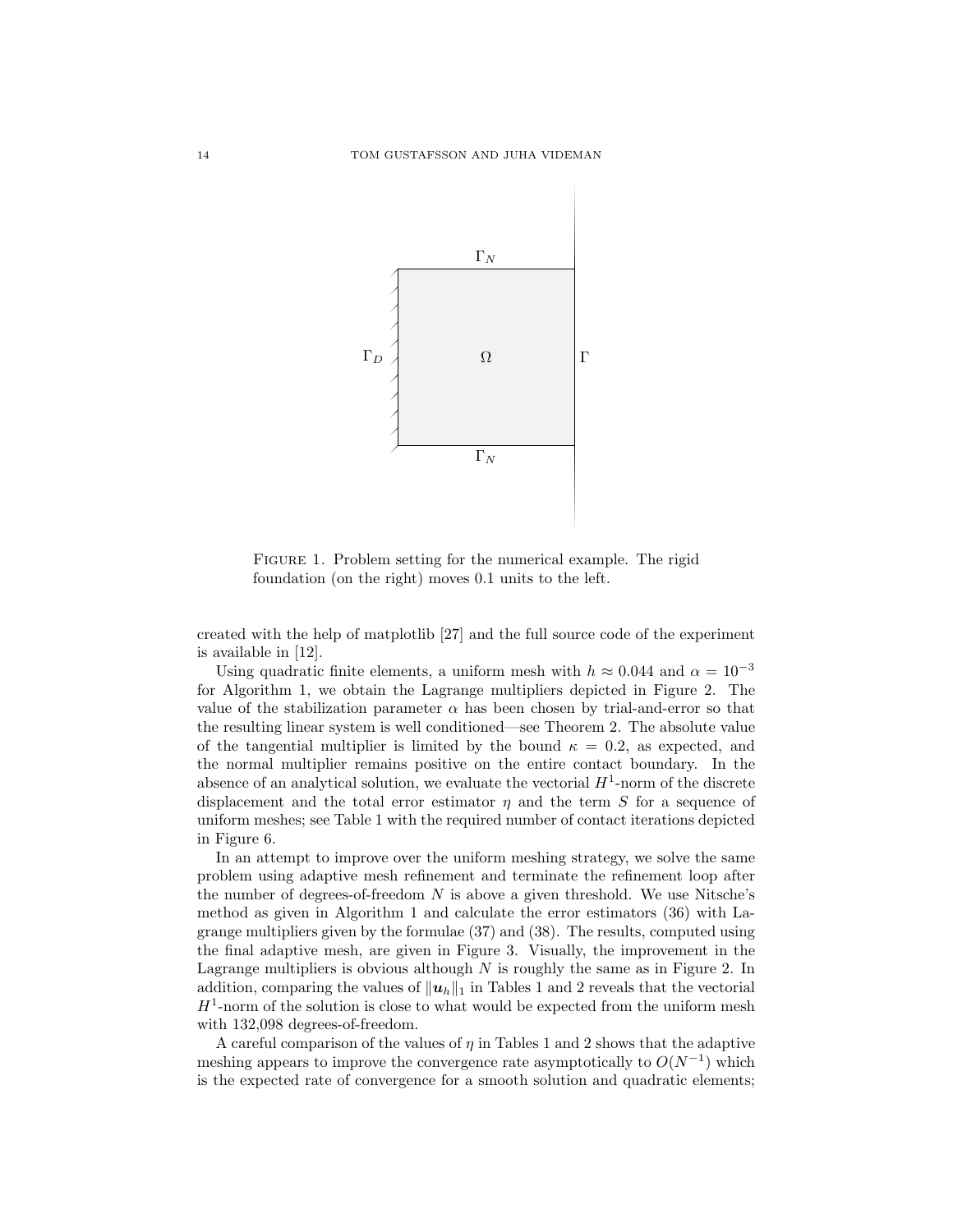see also Figure 4 for a visualization of the total error estimator  $\eta$ , Figure 5 for a visualization of the different components of  $\eta$  and the term S, and Figure 6 for the required number of contact iterations. Thus, we conclude that while the convergence rate of the uniform strategy is limited by the regularity of the exact solution, the adaptive strategy successfully regains the optimal convergence rate with respect to the number of degrees-of-freedom.

Table 1. The norm of the solution and the value of the total error indicator  $\eta$  and the term S using a uniform mesh family. The number of degrees-of-freedom is denoted by N.

| $N_{-}$ | $\eta$                   | S                                                                                                                                                                                                                                            |
|---------|--------------------------|----------------------------------------------------------------------------------------------------------------------------------------------------------------------------------------------------------------------------------------------|
| 162     |                          | $9.86 \cdot 10^{-5}$                                                                                                                                                                                                                         |
| 578     |                          | $3.88 \cdot 10^{-5}$                                                                                                                                                                                                                         |
| 2,178   |                          | $1.88 \cdot 10^{-5}$                                                                                                                                                                                                                         |
| 8.450   |                          | $3.95 \cdot 10^{-6}$                                                                                                                                                                                                                         |
| 33.282  |                          | $2.46 \cdot 10^{-6}$                                                                                                                                                                                                                         |
|         |                          | $9.83 \cdot 10^{-7}$                                                                                                                                                                                                                         |
|         | $\ \boldsymbol{u}_h\ _1$ | $0.125125 \quad 2.43 \cdot 10^{-2}$<br>$0.125212 \quad 1.43 \cdot 10^{-2}$<br>$0.125337 \quad 8.51 \cdot 10^{-3}$<br>$0.125362 \quad 5.06 \cdot 10^{-3}$<br>$0.125377 \quad 3.03 \cdot 10^{-3}$<br>$132,098$ $0.125382$ $1.83 \cdot 10^{-3}$ |

Table 2. The norm of the solution and the value of the total error indicator  $\eta$  and the term S using an adaptive mesh family. The number of degrees-of-freedom is denoted by N.

| N           | $\ \boldsymbol{u}_h\ _1$ | $\eta$               | S                    |
|-------------|--------------------------|----------------------|----------------------|
| 162         | 0.125125                 | $2.43 \cdot 10^{-2}$ | $9.86 \cdot 10^{-5}$ |
| 222         | 0.12527                  | $2.00 \cdot 10^{-2}$ | $9.84 \cdot 10^{-5}$ |
| 354         | 0.125444                 | $1.27 \cdot 10^{-2}$ | $9.19 \cdot 10^{-5}$ |
| 426         | 0.125474                 | $1.09 \cdot 10^{-2}$ | $9.18 \cdot 10^{-5}$ |
| 618         | 0.125482                 | $8.22 \cdot 10^{-3}$ | $8.08 \cdot 10^{-5}$ |
| 910         | 0.125373                 | $5.62 \cdot 10^{-3}$ | $3.92 \cdot 10^{-5}$ |
| 1,288       | 0.125385                 | $3.80 \cdot 10^{-3}$ | $3.18 \cdot 10^{-5}$ |
| 1,430       | 0.12539                  | $3.34 \cdot 10^{-3}$ | $2.05 \cdot 10^{-5}$ |
| 1,534       | 0.125391                 | $3.20 \cdot 10^{-3}$ | $2.05 \cdot 10^{-5}$ |
| 1,962       | 0.125394                 | $2.48 \cdot 10^{-3}$ | $2.05 \cdot 10^{-5}$ |
| 2,210       | 0.125383                 | $2.24 \cdot 10^{-3}$ | $6.91 \cdot 10^{-6}$ |
| 2,718       | 0.125384                 | $1.82 \cdot 10^{-3}$ | $6.90 \cdot 10^{-6}$ |
| $2{,}946$   | 0.125384                 | $1.62 \cdot 10^{-3}$ | $6.99 \cdot 10^{-6}$ |
| 3,354       | 0.125385                 | $1.36 \cdot 10^{-3}$ | $6.99 \cdot 10^{-6}$ |
| $3{,}766$   | 0.125385                 | $1.23 \cdot 10^{-3}$ | $6.99 \cdot 10^{-6}$ |
| ${4,\!270}$ | 0.125385                 | $1.09 \cdot 10^{-3}$ | $5.46 \cdot 10^{-6}$ |
| 5,184       | 0.125386                 | $9.10 \cdot 10^{-4}$ | $5.22 \cdot 10^{-6}$ |
| 5,800       | 0.125386                 | $8.10 \cdot 10^{-4}$ | $5.17 \cdot 10^{-6}$ |
| 6,376       | 0.125386                 | $7.42 \cdot 10^{-4}$ | $5.17 \cdot 10^{-6}$ |
| 6,640       | 0.125386                 | $7.09 \cdot 10^{-4}$ | $5.17 \cdot 10^{-6}$ |
| 7,946       | 0.125386                 | $6.03 \cdot 10^{-4}$ | $3.04 \cdot 10^{-6}$ |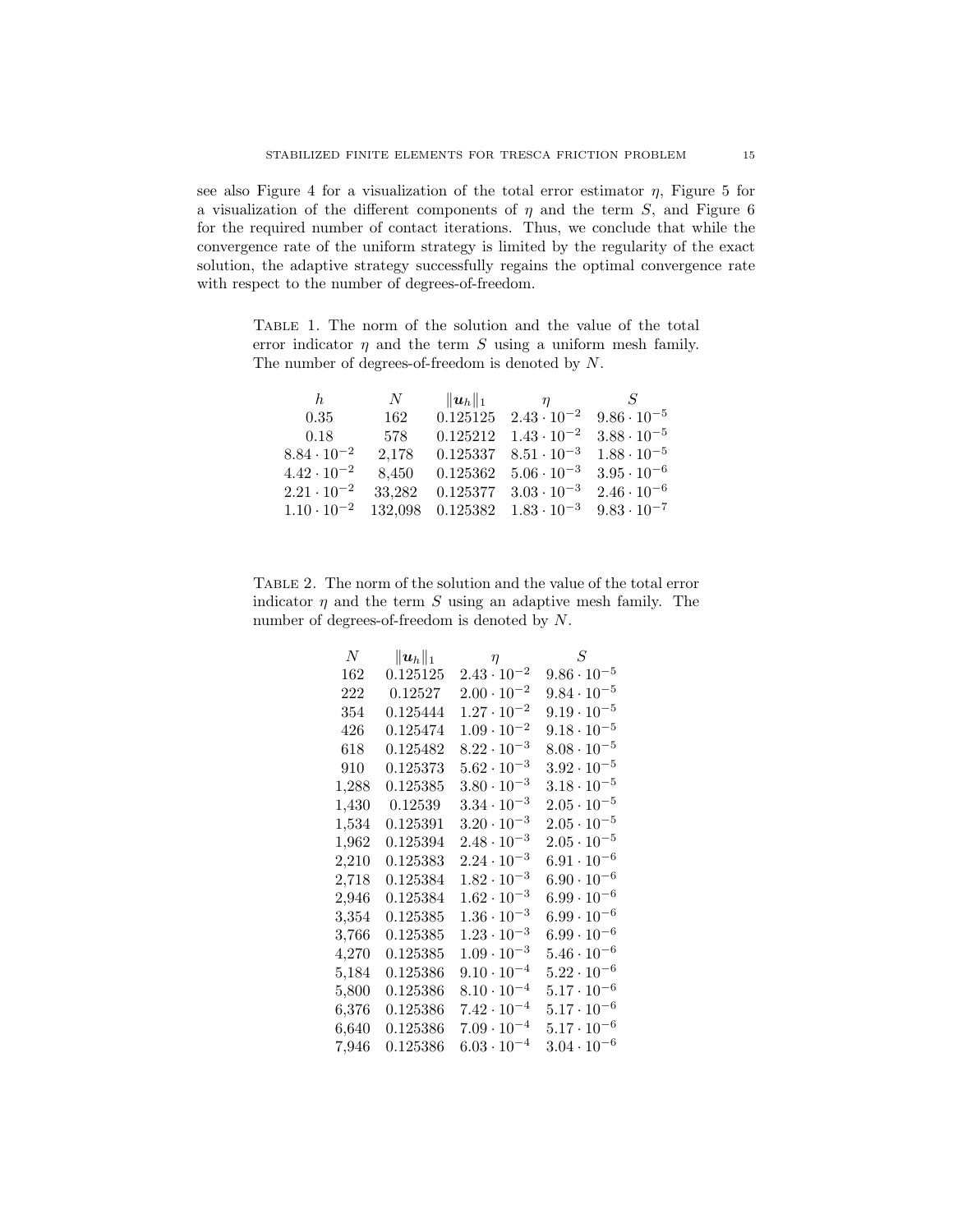

Figure 2. From top to bottom: the deformed, uniformly refined mesh with the number of degrees-of-freedom  $N = 8,450$ , the tangential and the normal Lagrange multiplier as a function of y.

## **ACKNOWLEDGEMENTS**

This work was supported by the Academy of Finland (Decisions 324611 and  $338341$ ) and by the Portuguese government through FCT (Fundação para a Ciência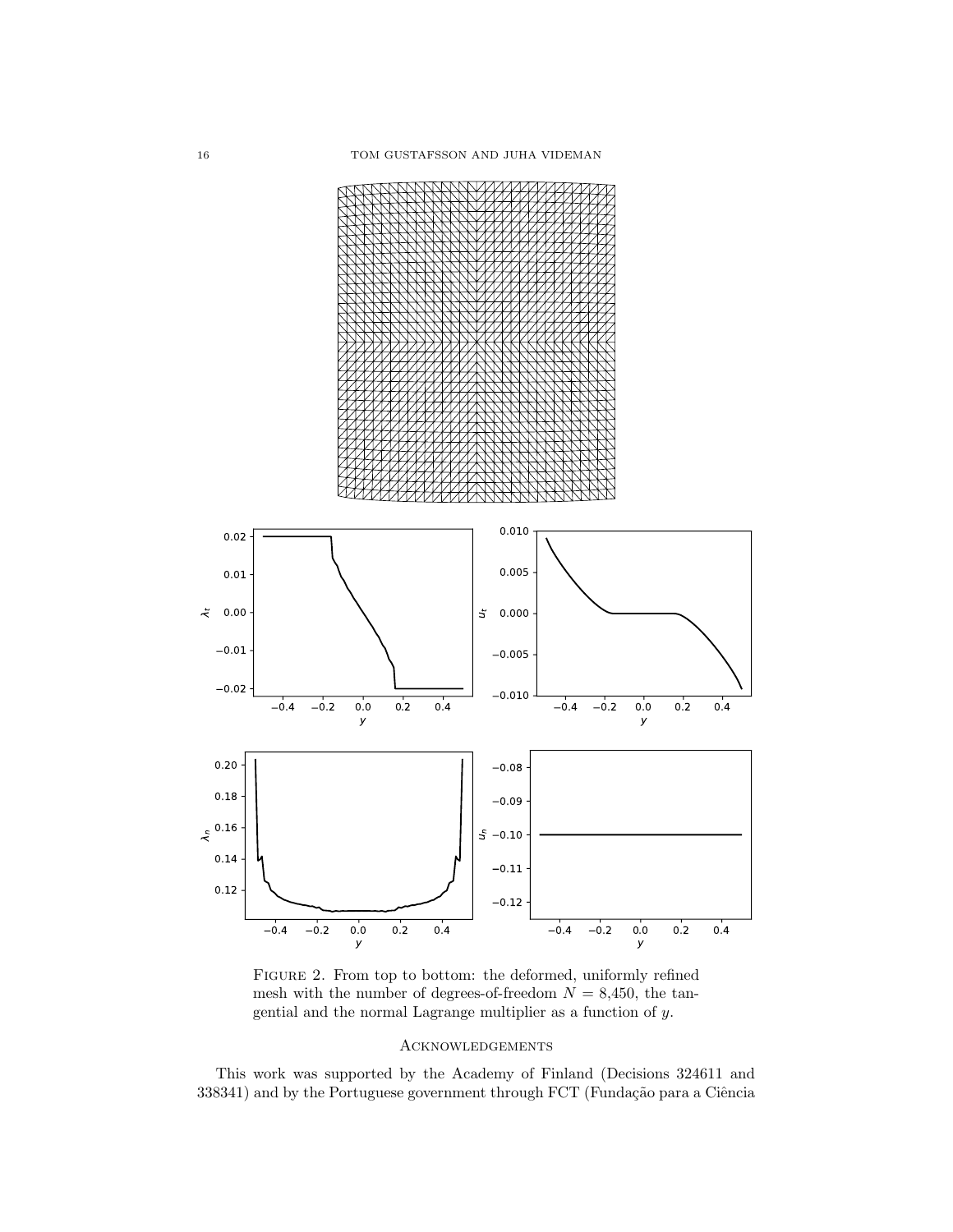

Figure 3. From top to bottom: the deformed, adaptively refined mesh with the number of degrees-of-freedom  $N = 7,946$ , the tangential and the normal Lagrange multiplier as a function of y.

e a Tecnologia), I.P., under the projects PTDC/MAT-PUR/28686/2017 and UIDB/04459/2020.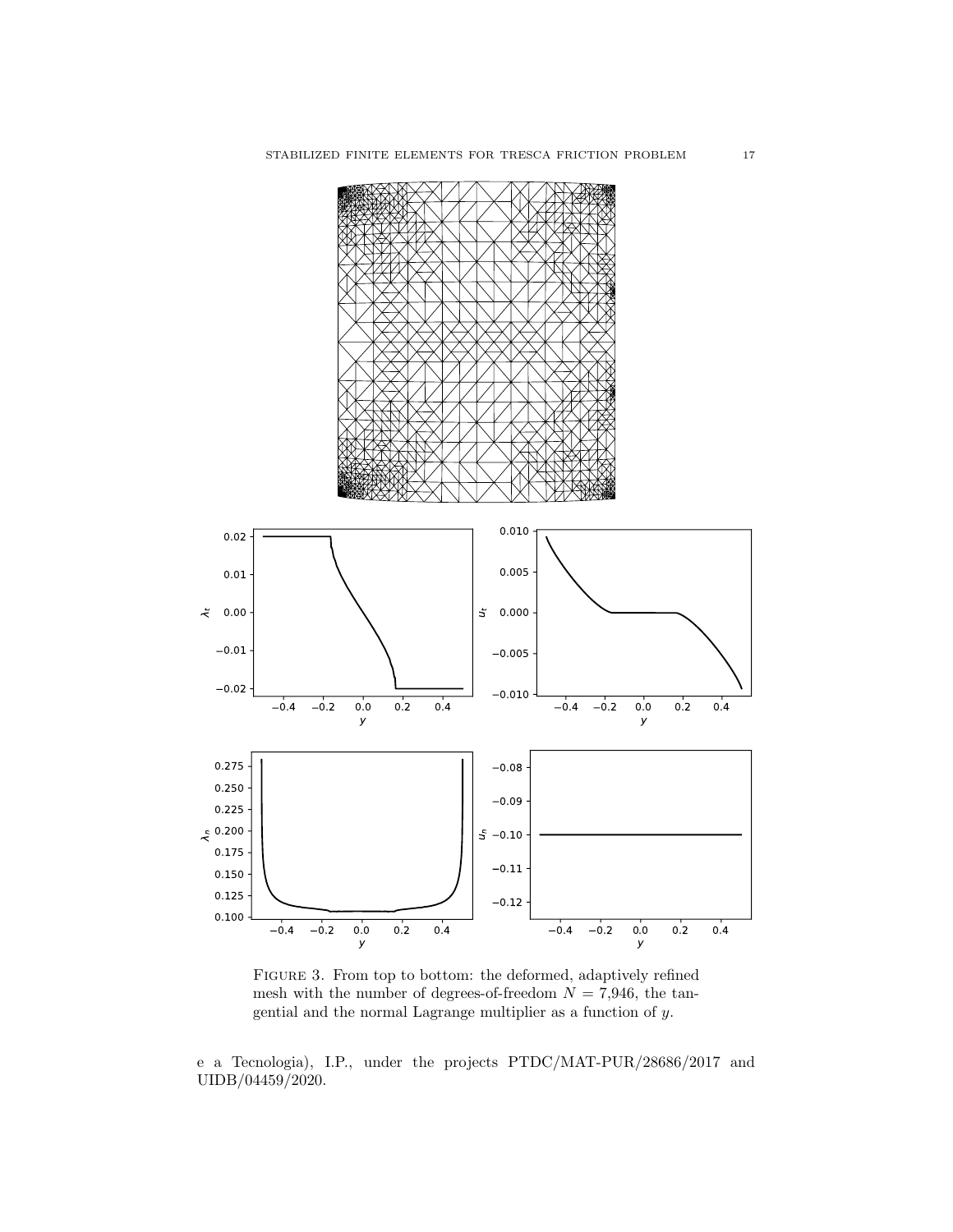

FIGURE 4. The total error indicator  $\eta$  as a function of the number of degrees-of-freedom N.



Figure 5. The different components of the total error estimator as a function of the number of degrees-of-freedom  $N$  for the adaptive mesh family.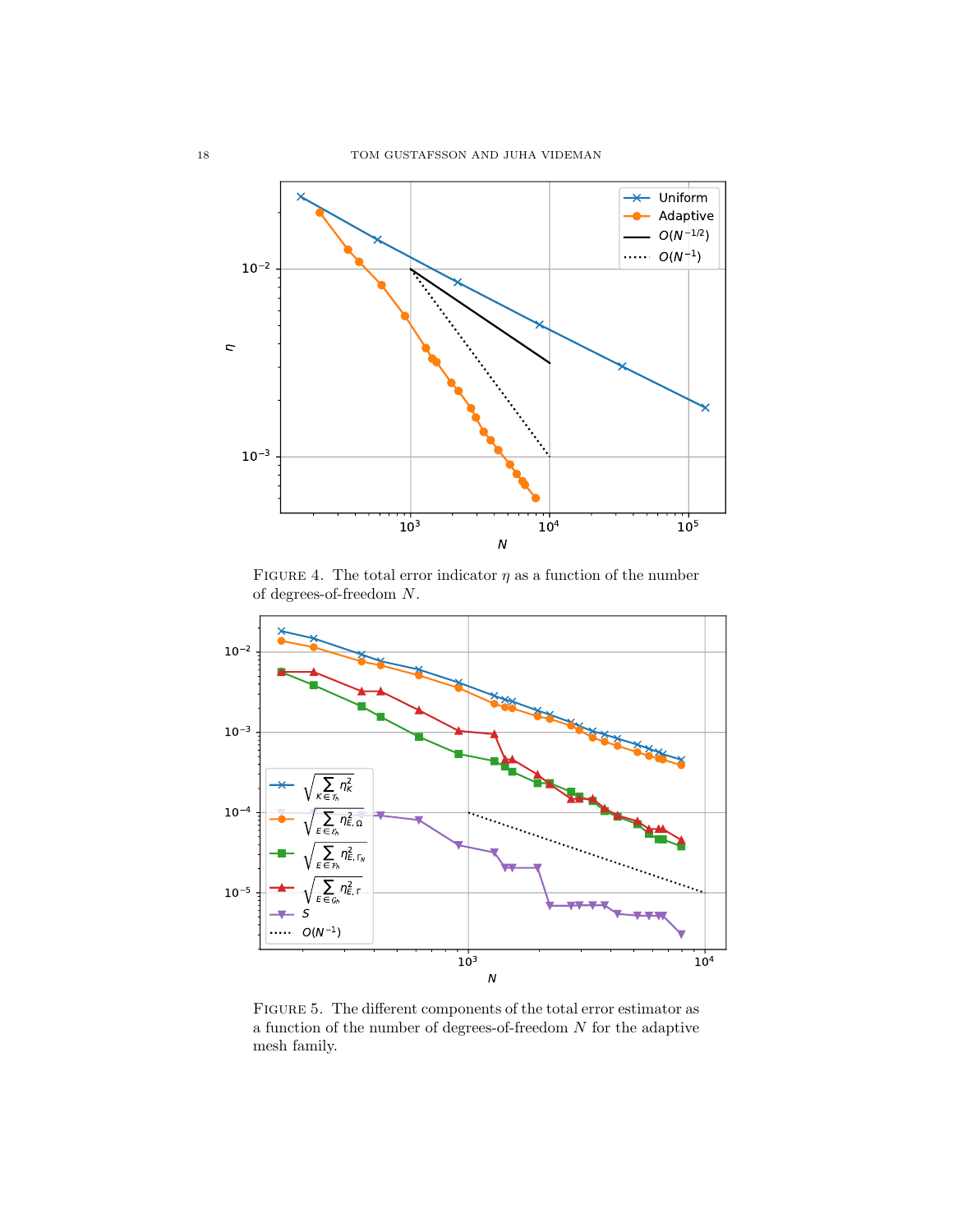

FIGURE 6. A visualization of the number of contact iterations required before the energy norm error between two consecutive approximations reaches machine epsilon for the uniformly (top) and the adaptively (bottom) refined meshes. The downwards pointing line signifies that the active contact set has converged.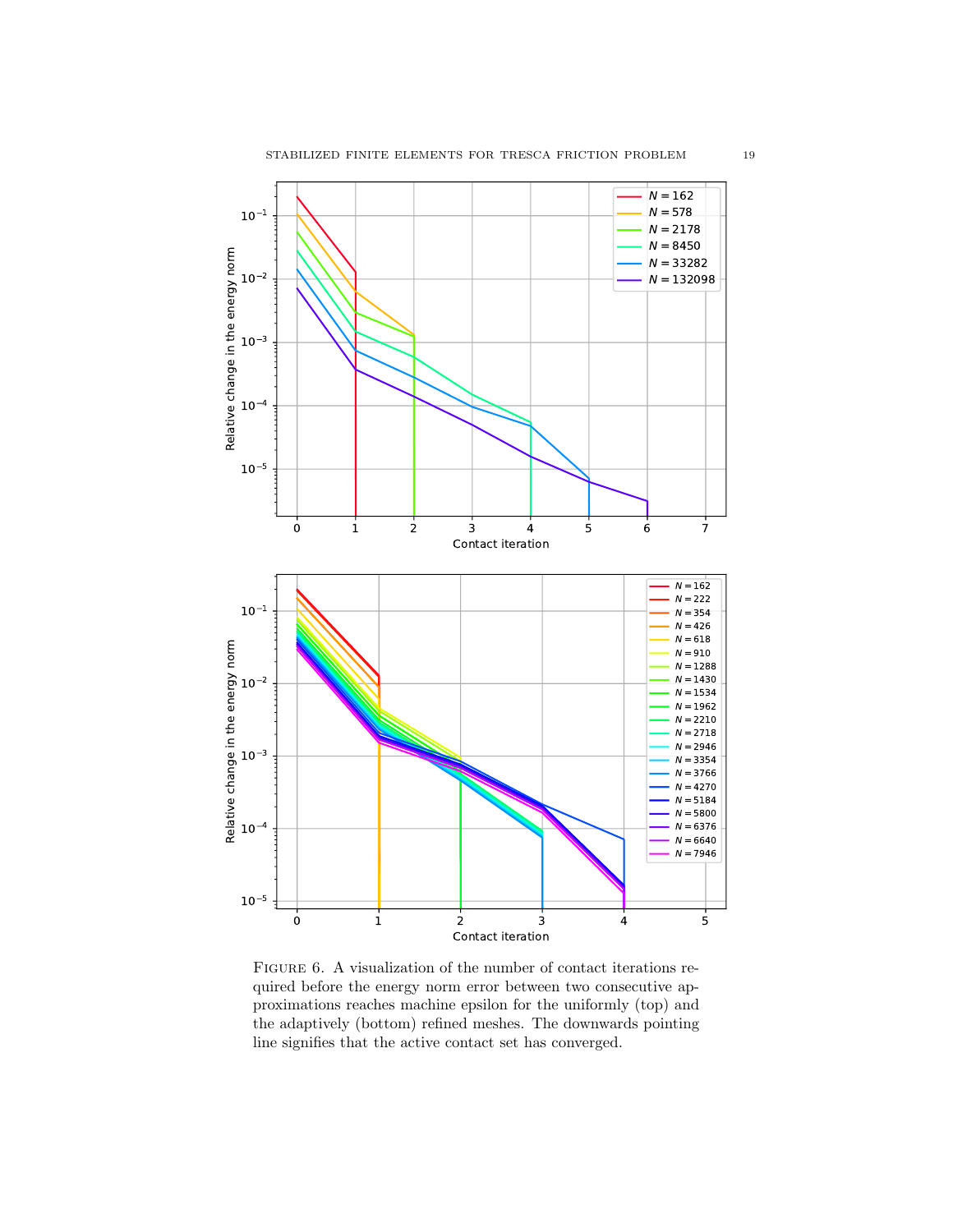#### **REFERENCES**

- [1] N. Kikuchi, J. T. Oden, Contact Problems in Elasticity: A Study of Variational Inequalities and Finite Element Methods, SIAM, Philadelphia, 1988. doi:10.1137/1.9781611970845.
- [2] J. Haslinger, I. Hlaváček, J. Nečas, Numerical methods for unilateral problems in solid mechanics, in: Finite Element Methods (Part 2), Numerical Methods for Solids (Part 2), Vol. 4 of Handbook of Numerical Analysis, Elsevier, 1996, pp. 313–485. doi:10.1016/S1570- 8659(96)80005-6.
- [3] P. Wriggers, Computational Contact Mechanics, 2nd Ed., Springer-Verlag, Berlin Heidelberg, 2006. doi:10.1007/978-3-540-32609-0.
- [4] G. Duvaut, J. L. Lions, Inequalities in Mechanics and Physics, Springer, Berlin, 1976. doi:10.1007/978-3-642-66165-5.
- [5] B. Wohlmuth, Variationally consistent discretization schemes and numerical algorithms for contact problems, Acta Numerica 20 (2011) 569–734. doi:10.1017/S0962492911000079.
- [6] F. Chouly, An adaptation of Nitsche's method to the Tresca friction problem, Journal of Mathematical Analysis and Applications 411 (1) (2014) 329–339. doi:10.1016/j.jmaa.2013.09.019.
- [7] F. Chouly, R. Mlika, Y. Renard, An unbiased Nitsche's approximation of the frictional contact between two elastic structures, Numerische Mathematik 139 (3) (2018) 593–631. doi:10.1007/s00211-018-0950-x.
- [8] F. Chouly, M. Fabre, P. Hild, J. Pousin, Y. Renard, Residual-based a posteriori error estimation for contact problems approximated by Nitsche's method, IMA Journal of Numerical Analysis 38 (2) (2018) 921–954. doi:10.1093/imanum/drx024.
- [9] T. Gustafsson, R. Stenberg, J. Videman, Mixed and stabilized finite element methods for the obstacle problem, SIAM Journal on Numerical Analysis 55 (6) (2017) 2718–2744. doi:10.1137/16M1065422.
- [10] T. Gustafsson, R. Stenberg, J. Videman, On Nitsche's method for elastic contact problems, SIAM Journal on Scientific Computing 42 (2) (2020) B425–B446. doi:10.1137/19M1246869.
- [11] P. Hild, Y. Renard, A stabilized Lagrange multiplier method for the finite element approximation of contact problems in elastostatics, Numerische Mathematik 115 (1) (2010) 101–129. doi:10.1007/s00211-009-0273-z.
- [12] T. Gustafsson, Source code for the numerical experiment: kinnala/paper-fricnitsche (2022). doi:10.5281/zenodo.5851711.
- [13] T. A. Laursen, Computational Contact and Impact Mechanics, corr. 2nd printing, Springer, Heidelberg, 2003. doi:10.1007/978-3-662-04864-1.
- [14] J. Haslinger, I. Hlaváçek, Approximation of the Signorini problem with friction by a mixed finite element method, Journal of Mathematical Analysis and Applications 86 (1) (1982) 99–122. doi:10.1016/0022-247X(82)90257-8.
- [15] L. Baillet, T. Sassi, Mixed finite element methods for the Signorini problem with friction, Numerical Methods for Partial Differential Equations 22 (6) (2006) 1489–1508. doi:10.1002/num.20147.
- [16] J. Haslinger, T. Sassi, Mixed finite element approximation of 3D contact problems with given friction: Error analysis and numerical realization, ESAIM: Mathematical Modelling and Numerical Analysis 38 (3) (2004) 563–578. doi:10.1051/m2an:2004026.
- [17] P. Hild, Y. Renard, An error estimate for the Signorini problem with Coulomb friction approximated by finite elements, SIAM Journal on Numerical Analysis 45 (5) (2007) 2012–2031. doi:10.1137/050645439.
- [18] S. Hüeber, G. Stadler, B. I. Wohlmuth, A primal-dual active set algorithm for threedimensional contact problems with Coulomb friction, SIAM Journal on Scientific Computing 30 (2) (2008) 572–596. doi:10.1137/060671061.
- [19] F. Chouly, A. Ern, N. Pignet, A hybrid high-order discretization combined with Nitsche's method for contact and Tresca friction in small strain elasticity, SIAM Journal on Scientific Computing 42 (4) (2020) A2300–A2324. doi:10.1137/19M1286499.
- [20] P. Hild, V. Lleras, Residual error estimators for Coulomb friction, SIAM Journal on Numerical Analysis 47 (5) (2009) 3550–3583. doi:10.1137/070711554.
- [21] P. Dörsek, J. Melenk, Adaptive hp-FEM for the contact problem with Tresca friction in linear elasticity: The primal-dual formulation and a posteriori error estimation, Applied Numerical Mathematics 60 (7) (2010) 689–704. doi:10.1016/j.apnum.2010.03.011.